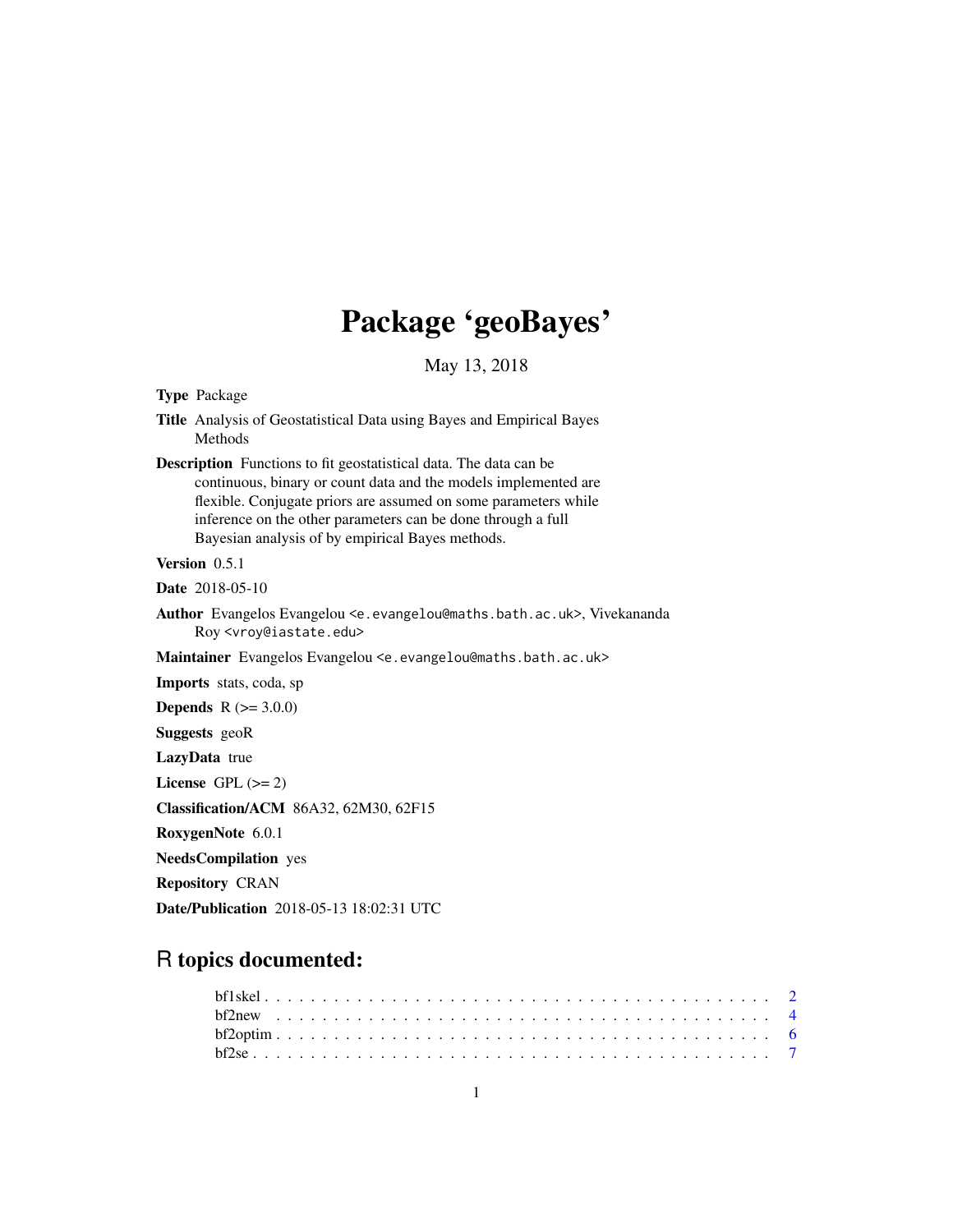<span id="page-1-0"></span>

|           | -8  |
|-----------|-----|
|           | -9  |
| geoBayes  |     |
|           | -11 |
|           |     |
|           |     |
|           |     |
|           |     |
|           |     |
|           |     |
|           | 21  |
|           |     |
|           |     |
|           |     |
|           | 28  |
|           | 29  |
|           | 31  |
| stackdata | -32 |
|           | 33  |
|           |     |
|           |     |

#### **Index** [35](#page-34-0)

<span id="page-1-1"></span>bf1skel *Computation of Bayes factors at the skeleton points*

## Description

Function to compute the Bayes factors from MCMC samples.

## Usage

```
bf1skel(runs, bfsize1 = 0.8, method = c("RL", "MW"), reference = 1,
  transf = c("no", "mu", "wo")
```

| runs      | A list with outputs from the function mcsglmm or mcstrga.                                                                                                                                                                                                                                                                                                                |
|-----------|--------------------------------------------------------------------------------------------------------------------------------------------------------------------------------------------------------------------------------------------------------------------------------------------------------------------------------------------------------------------------|
| bfsize1   | A scalar or vector of the same length as runs with all integer values or all values<br>in $(0, 1]$ . How many samples (or what proportion of the sample) to use for<br>estimating the Bayes factors at the first stage. The remaining sample will be<br>used for estimating the Bayes factors in the second stage. Setting it to 1 will<br>perform only the first stage. |
| method    | Which method to use to calculate the Bayes factors: Reverse logistic or Meng-<br>Wong.                                                                                                                                                                                                                                                                                   |
| reference | Which model goes in the denominator.                                                                                                                                                                                                                                                                                                                                     |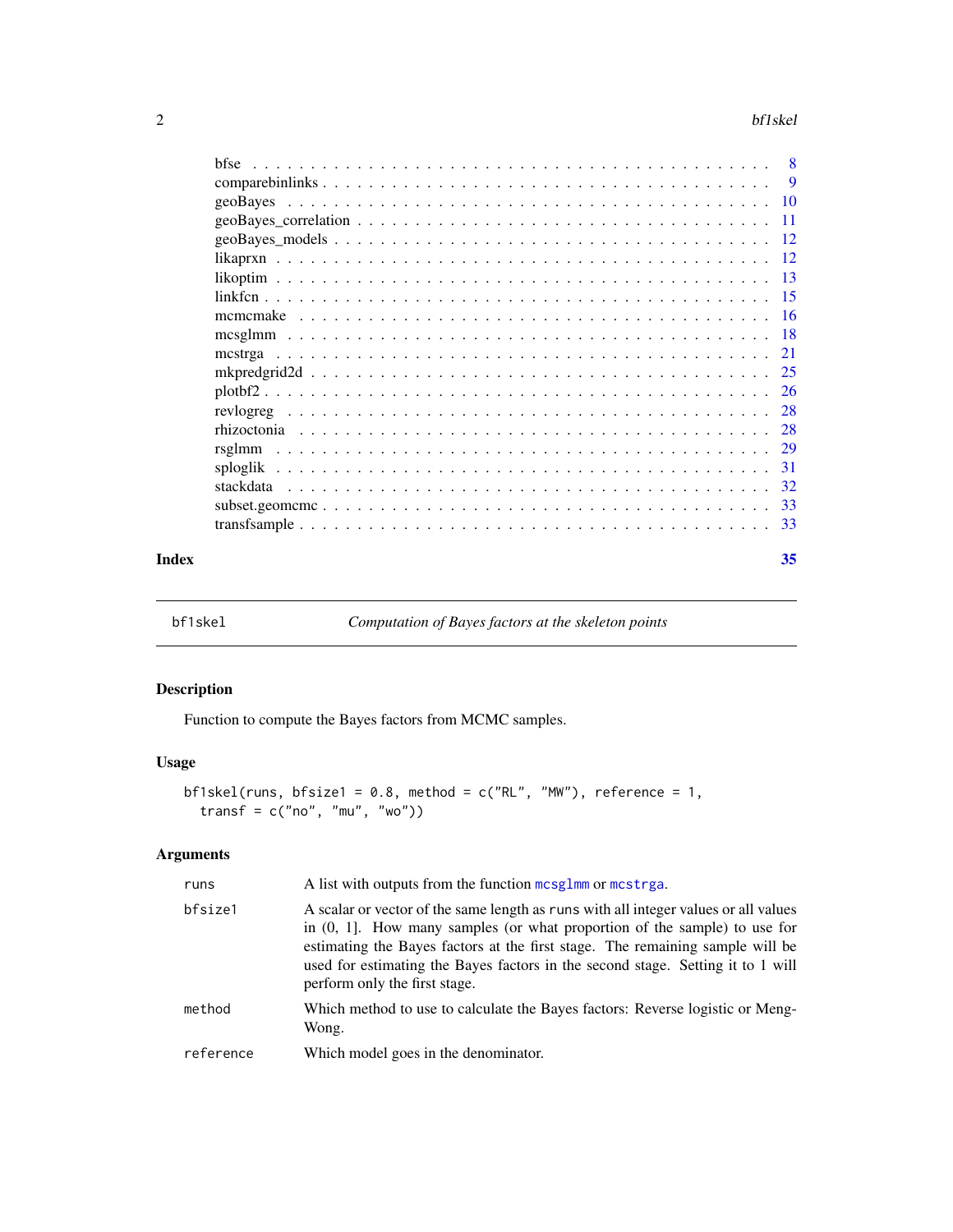#### <span id="page-2-0"></span>bf1skel 3

transf Whether to use a transformed sample for the computations. If "no" or FALSE, it doesn't. If "mu" or TRUE, it uses the samples for the mean. If "wo" it uses an alternative transformation. The latter can be used only for the families indicated by .geoBayes\_models\$haswo.

## **Details**

Computes the Bayes factors using method with respect to reference.

#### Value

A list with components

- logbf A vector containing logarithm of the Bayes factors.
- logLik1 logLik2 Matrices with the values of the log-likelihood computed from the samples for each model at the first and second stages.
- isweights A vector with the importance sampling weights for computing the Bayes factors at new points that will be used at the second stage. Used internally in [bf2new](#page-3-1) and [bf2optim](#page-5-1).
- controlvar A matrix with the control variates computed at the samples that will be used in the second stage.
- sample2 The MCMC sample for mu or z that will be used in the second stage. Used internally in [bf2new](#page-3-1) and [bf2optim](#page-5-1).
- N1, N2 Vectors containing the sample sizes used in the first and second stages.
- distmat Matrix of distances between locations.
- betm0, betQ0, ssqdf, ssqsc, tsqdf, tsqsc, dispersion, response, weights, modelmatrix, locations, family, corrfcn, transf Model parameters used internally in. [bf2new](#page-3-1) and [bf2optim](#page-5-1).
- pnts A list containing the skeleton points. Used internally in [bf2new](#page-3-1) and [bf2optim](#page-5-1).

#### References

Geyer, C. J. (1994). Estimating normalizing constants and reweighting mixtures. Technical report, University of Minnesota.

Meng, X. L., & Wong, W. H. (1996). Simulating ratios of normalizing constants via a simple identity: A theoretical exploration. *Statistica Sinica*, 6, 831-860.

Roy, V., Evangelou, E., and Zhu, Z. (2015). Efficient estimation and prediction for the Bayesian spatial generalized linear mixed model with flexible link functions. *Biometrics*, 72(1), 289-298.

```
## Not run:
data(rhizoctonia)
### Define the model
corrf <- "spherical"
kappa <- 0
ssqdf \leftarrow 1ssqsc <-1
```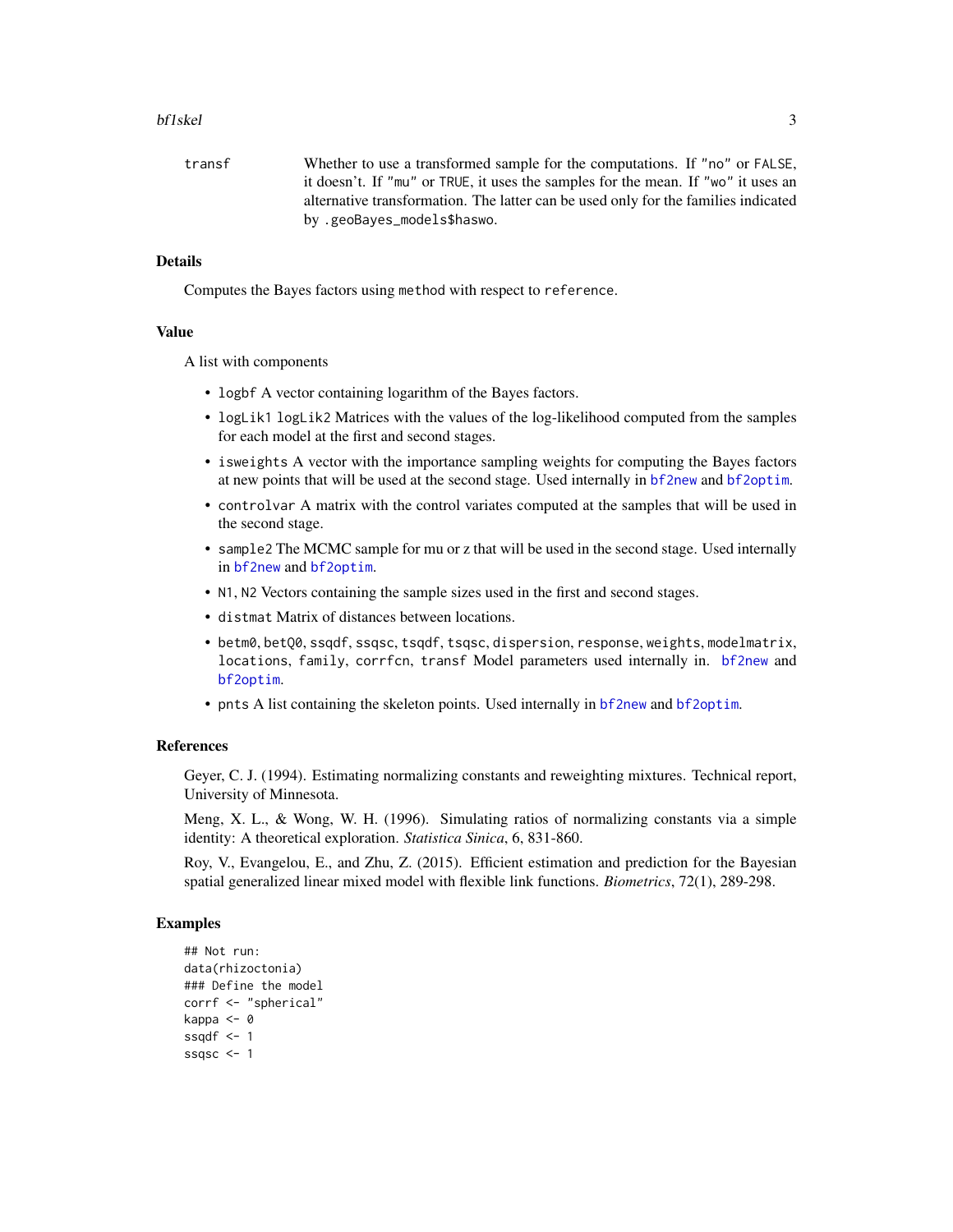```
betm0 <- 0
betQ0 <- .01
linkp <- "probit"
### Skeleton points
philist <- c(100, 140, 180)
omglist \leq c(.5, 1)parlist <- expand.grid(phi=philist, linkp=linkp, omg=omglist, kappa = kappa)
### MCMC sizes
Nout <- 100
Nthin <-1Nbi <- 0
### Take MCMC samples
runs <- list()
for (i in 1:NROW(parlist)) {
  runs[[i]] <- mcsglmm(Infected ~ 1, 'binomial', rhizoctonia, weights = Total,
                       atsample = \sim Xcoord + Ycoord,
                       Nout = Nout, Nthin = Nthin, Nbi = Nbi,
                       betm0 = betm0, betQ0 = betQ0,
                       ssqdf = ssqdf, ssqsc = ssqsc,
                       phistart = parlist$phi[i], omgstart = parlist$omg[i],
                       linkp = parlist$linkp[i], kappa = parlist$kappa[i],
                       corrfcn = corrf, phisc = 0, omgsc = 0)
}
bf <- bf1skel(runs)
bf$logbf
## End(Not run)
```
<span id="page-3-1"></span>

bf2new *Compute the Bayes factors at new points*

## Description

Compute the Bayes factors.

#### Usage

```
bf2new(bf1obj, linkp, phi, omg, kappa, useCV = TRUE)
```

| bf1obj                 | Output from the function bf1skel which contains the Bayes factors and impor-<br>tance sampling weights.                                                                                                                                                                             |
|------------------------|-------------------------------------------------------------------------------------------------------------------------------------------------------------------------------------------------------------------------------------------------------------------------------------|
| linkp, phi, omg, kappa |                                                                                                                                                                                                                                                                                     |
|                        | Optional scalar or vector or NULL. If scalar or vector, the Bayes factors are cal-<br>culated at those values with respect to the reference model used in bf1skel.<br>If missing or NULL then the unique values from the MCMC chains that were<br>inputted in bf1skel will be used. |
| useCV                  | Whether to use control variates for finer corrections.                                                                                                                                                                                                                              |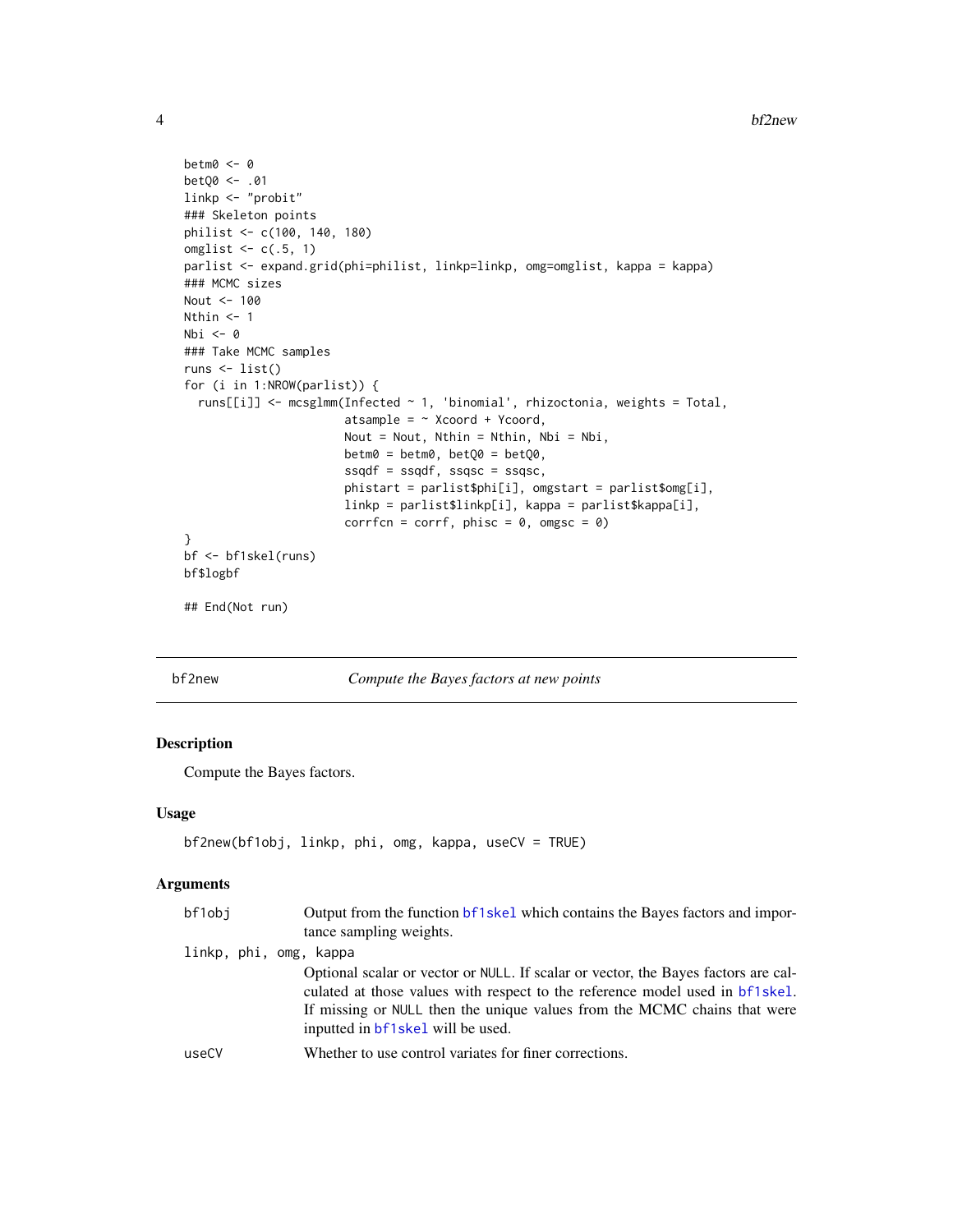#### bf2new 5

## Details

Computes the Bayes factors using the importance weights at the new points. The new points are taken from the grid derived by expanding the parameter values inputted. The arguments linkp phi omg kappa correspond to the link function, spatial range, relative nugget, and correlation function parameters respectively.

#### Value

An array of size length(linkp)  $*$  length(phi)  $*$  length(omg)  $*$  length(kappa) containing the Bayes factors for each combination of the parameters.

#### References

Doss, H. (2010). Estimation of large families of Bayes factors from Markov chain output. *Statistica Sinica*, 20(2), 537.

Roy, V., Evangelou, E., and Zhu, Z. (2015). Efficient estimation and prediction for the Bayesian spatial generalized linear mixed model with flexible link functions. *Biometrics*, 72(1), 289-298.

```
## Not run:
data(rhizoctonia)
### Define the model
corrf <- "spherical"
kappa <- 0
ssqdf \leq -1ssqsc <-1betm0 <- 0
betQ0 <- .01
linkp <- "probit"
### Skeleton points
philist <- c(100, 140, 180)
omglist \leq c(.5, 1)
parlist <- expand.grid(phi=philist, linkp=linkp, omg=omglist, kappa = kappa)
### MCMC sizes
Nout <- 100
Nthin <-1Nbi <- 0
### Take MCMC samples
runs \leftarrow list()
for (i in 1:NROW(parlist)) {
  runs[[i]] <- mcsglmm(Infected ~ 1, 'binomial', rhizoctonia, weights = Total,
                       atsample = \sim Xcoord + Ycoord,
                       Nout = Nout, Nthin = Nthin, Nbi = Nbi,
                       beta = betm0, betQ0 = betQ0,
                       ssqdf = ssqdf, ssqsc = ssqsc,
                       phistart = parlist$phi[i], omgstart = parlist$omg[i],
                       linkp = parlist$linkp[i], kappa = parlist$kappa[i],
                       corrfcn = corrf, phisc = 0, omgsc = 0)
}
bf <- bf1skel(runs)
```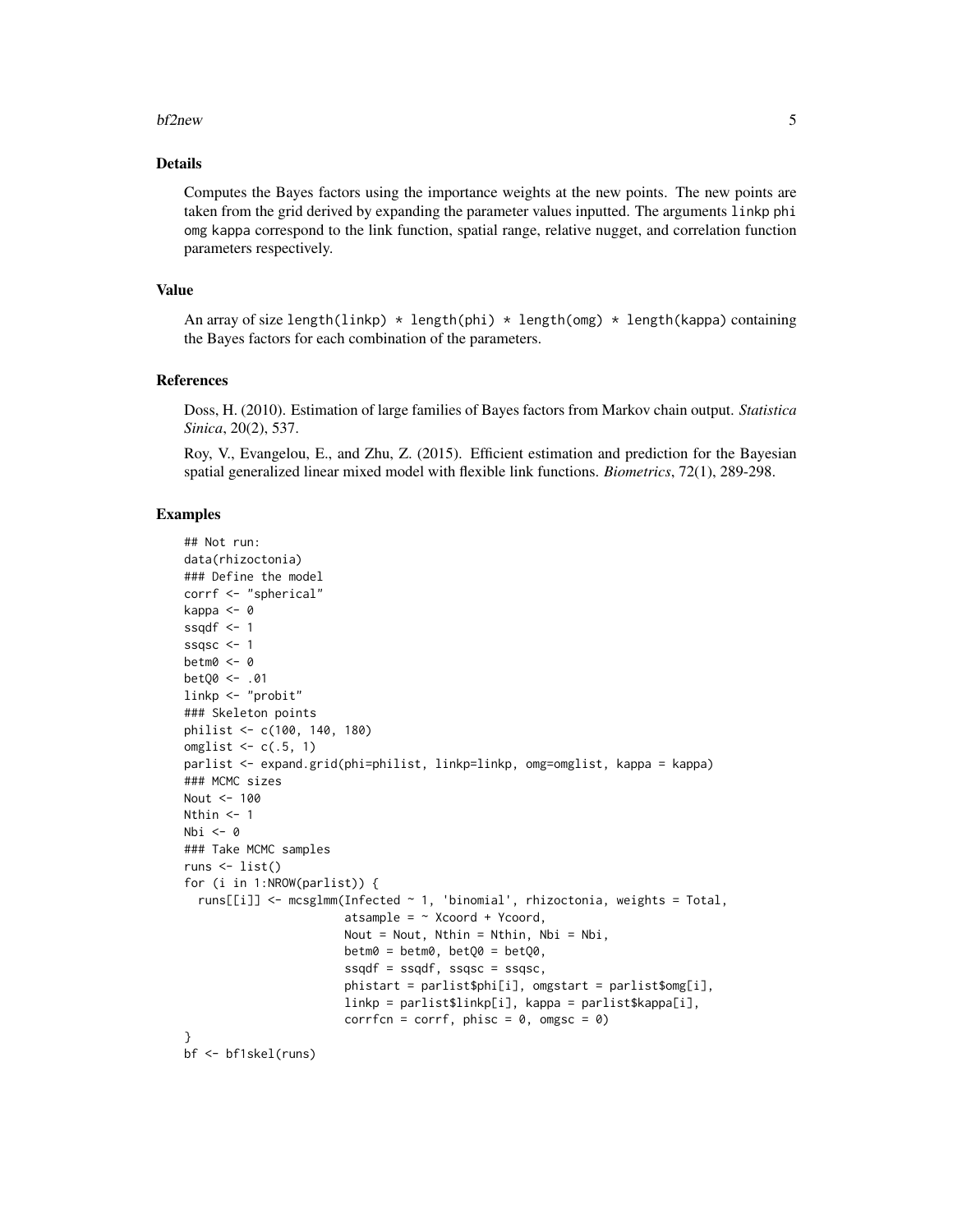```
bfall <- bf2new(bf, phi = seq(100, 200, 10), omg = seq(0, 2, .2))
plotbf2(bfall, c("phi", "omg"))
## End(Not run)
```
<span id="page-5-1"></span>

bf2optim *Empirical Bayes estimator*

## Description

Estimation by empirical Bayes.

## Usage

```
bf2optim(bf1obj, paroptim, useCV = TRUE, control = list())
```
## Arguments

| bf1obj   | Output from the function bf1skel which contains the Bayes factors and impor-<br>tance sampling weights.                                                                                                                                                                                                                                                                                                                                                                                                                                                                                                                         |
|----------|---------------------------------------------------------------------------------------------------------------------------------------------------------------------------------------------------------------------------------------------------------------------------------------------------------------------------------------------------------------------------------------------------------------------------------------------------------------------------------------------------------------------------------------------------------------------------------------------------------------------------------|
| paroptim | A named list with the components "linkp", "phi", "omg", "kappa". Each com-<br>ponent must be numeric with length 1, 2, or 3 with elements in increasing order<br>but for the binomial family linkp is also allowed to be the character "logit" and<br>"probit". If the compontent's length is 1, then the corresponding parameter is<br>considered to be fixed at that value. If 2, then the two numbers denote the lower<br>and upper bounds for the optimisation of that parameter (infinities are allowed).<br>If 3, these correspond to lower bound, starting value, upper bound for the esti-<br>mation of that parameter. |
| useCV    | Whether to use control variates for finer corrections.                                                                                                                                                                                                                                                                                                                                                                                                                                                                                                                                                                          |
| control  | A list of control parameters for the optimisation. See optim.                                                                                                                                                                                                                                                                                                                                                                                                                                                                                                                                                                   |

## Details

This function is a wrap around [bf2new](#page-3-1) using the "L-BFGS-B" method of the function [optim](#page-0-0) to estimate the parameters.

## Value

The output from the function [optim](#page-0-0). The "value" element is the log-Bayes factor, not the negative log-Bayes factor.

<span id="page-5-0"></span>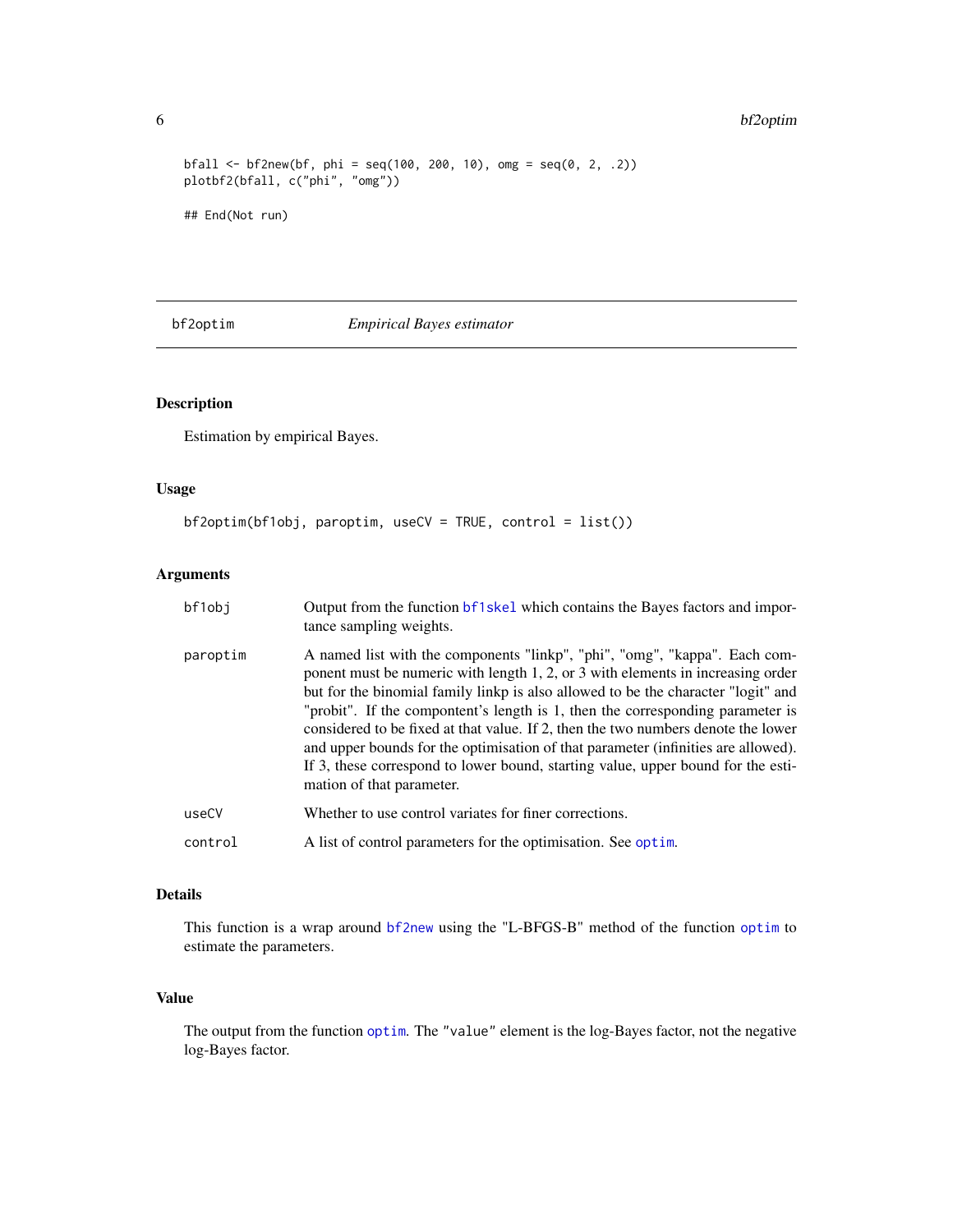#### <span id="page-6-0"></span> $bf2se$  7

#### Examples

```
## Not run:
data(rhizoctonia)
### Define the model
corrf <- "spherical"
kappa <- 0
ssqdf \leq -1ssqsc <- 1
betm0 <- 0
betQ0 <- .01
linkp <- "probit"
### Skeleton points
philist <- c(100, 140, 180)
omglist \leq c(.5, 1)parlist <- expand.grid(phi=philist, linkp=linkp, omg=omglist, kappa = kappa)
### MCMC sizes
Nout <- 100
Nthin <-1Nbi \leftarrow 0### Take MCMC samples
runs \leftarrow list()
for (i in 1:NROW(parlist)) {
  runs[[i]] <- mcsglmm(Infected ~ 1, 'binomial', rhizoctonia, weights = Total,
                        atsample = \sim Xcoord + Ycoord,
                        Nout = Nout, Nthin = Nthin, Nbi = Nbi,
                        beta = betm0, betQ0 = betQ0,
                        s\text{sgd}f = \text{sgd}f, s\text{sgs}c = \text{sgs}c,
                        phistart = parlist$phi[i], omgstart = parlist$omg[i],
                        linkp = parlist$linkp[i], kappa = parlist$kappa[i],
                        corrfcn = corrf, phisc = 0, omgsc = 0)
}
bf <- bf1skel(runs)
est <- bf2optim(bf, list(linkp = linkp, phi = c(100, 200), omg = c(0, 2)))
est
```
## End(Not run)

bf2se *SE for BF*

## Description

Standard errors for BF estimates

## Usage

```
bf2se(mcrun, transf = c("no", "mu", "wo"))
```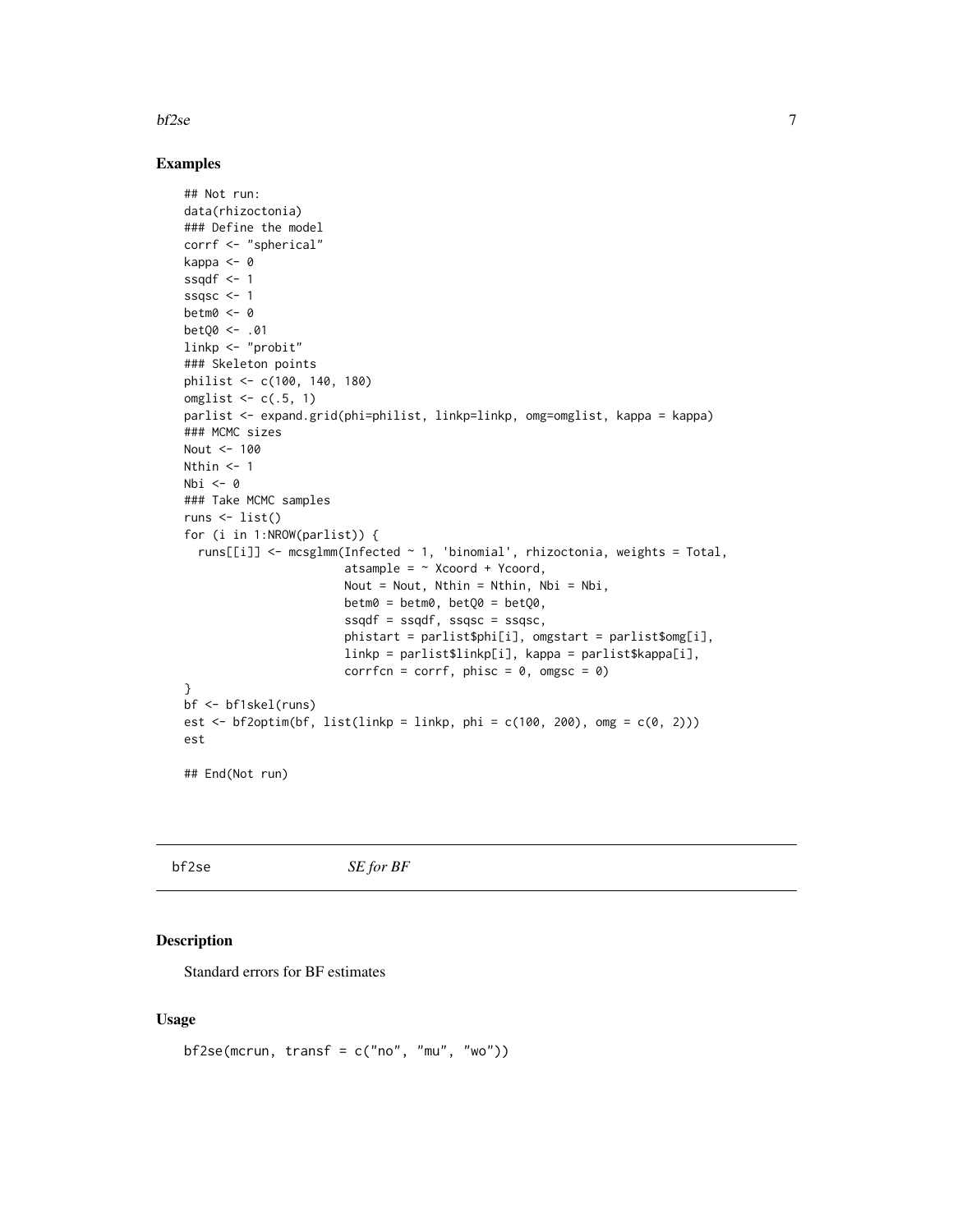## <span id="page-7-0"></span>Arguments

| mcrun  | The output from the function mcsglmm. |
|--------|---------------------------------------|
| transf | The type of transformation to use.    |

## Details

Using the formula from Casella.

## Value

The precision matrix

bfse *Computation of standard errors for Bayes factors*

## Description

Compute the standard errors for the Bayes factors estimates.

## Usage

```
bfse(pargrid, runs, bfsize1 = 0.8, nbatch1 = 0.5, nbatch2 = 0.5,
  method = c("RL", "MW"), bvmethod = c("Standard", "TukeyHanning",
 "Bartlett"), reference = 1, transf = c("no", "mu", "wo"))
```

| pargrid | A data frame with components "linkp", "phi", "omg", "kappa". Each row gives<br>a combination of the parameters to compute the new standard errors.                                                                                                                                                                                                                         |
|---------|----------------------------------------------------------------------------------------------------------------------------------------------------------------------------------------------------------------------------------------------------------------------------------------------------------------------------------------------------------------------------|
| runs    | A list with outputs from the function mcsglmm or mcstrga.                                                                                                                                                                                                                                                                                                                  |
| bfsize1 | A scalar or vector of the same length as runs with all integer values or all values<br>in $(0, 1]$ . How many samples (or what proportion of the sample) to use for<br>estimating the Bayes factors at the first stage. The remaining sample will be<br>used for estimating the standard errors in the second stage. Setting it to 1 will<br>perform only the first stage. |
| nbatch1 | A scalar or vector of the same length as runs. All values must be integers or<br>less than 1. This is used for calculating how many batches to split each of the<br>sample in runs for the calculation of the Bayes factors standard errors for the<br>parameters corresponding to runs.                                                                                   |
| nbatch2 | A scalar or vector of the same length as runs. All values must be integers or<br>less than 1. This is used for calculating how many batches to split each of the<br>sample in runs for the calculation of the Bayes factors standard errors for the<br>parameters corresponding to pargrid.                                                                                |
| method  | Which method to use to calculate the Bayes factors: Reverse logistic or Meng-<br>Wong.                                                                                                                                                                                                                                                                                     |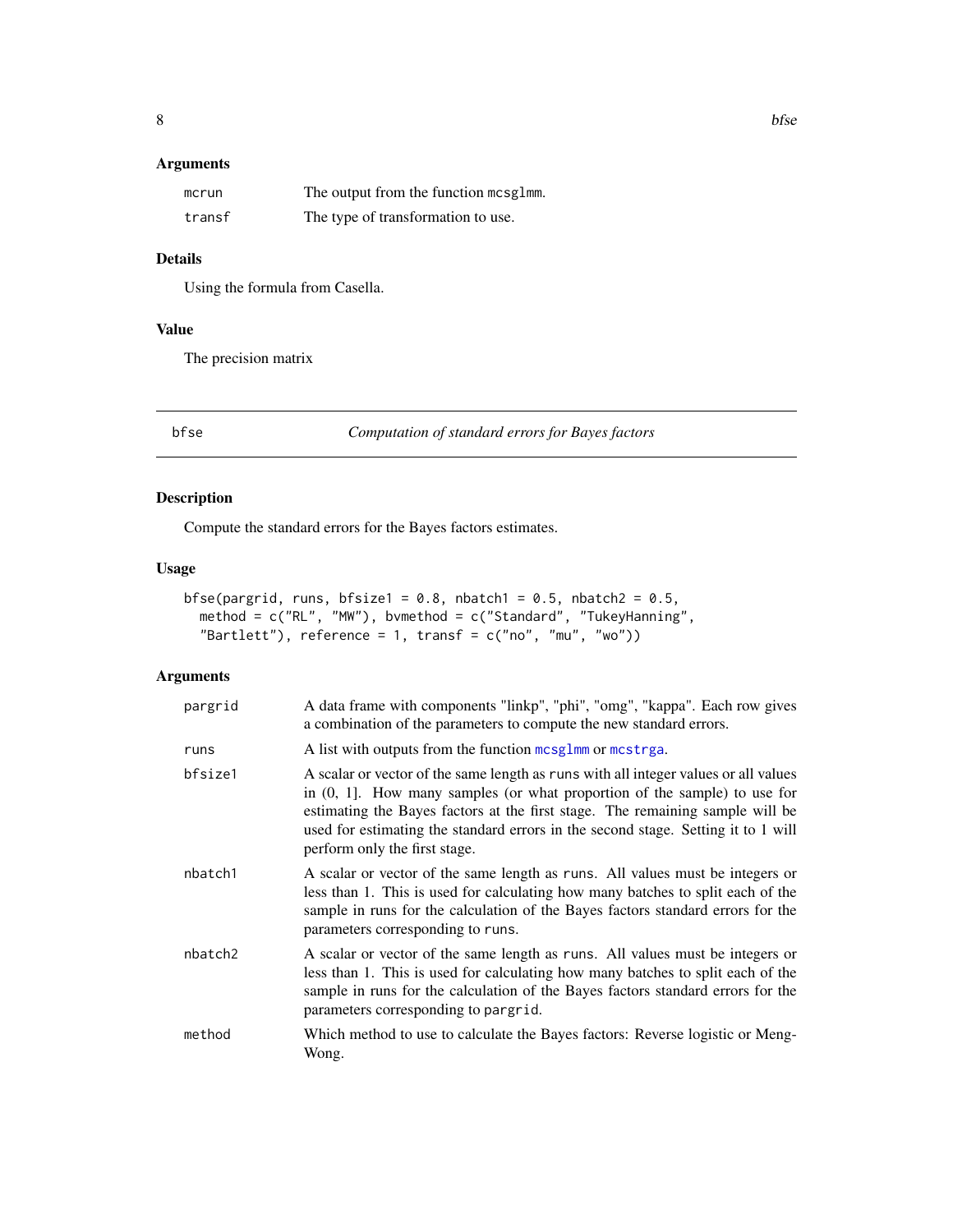## <span id="page-8-0"></span>comparebinlinks 9

| bymethod  | Which method to use for the calculation of the batch variance. The standard<br>method splits to disjoint batches. The second and third method use the spectral<br>variance method with different lag windows.                                                                         |
|-----------|---------------------------------------------------------------------------------------------------------------------------------------------------------------------------------------------------------------------------------------------------------------------------------------|
| reference | Which model goes in the denominator.                                                                                                                                                                                                                                                  |
| transf    | Whether to use a transformed sample for the computations. If "no" or FALSE,<br>it doesn't. If "mu" or TRUE, it uses the samples for the mean. If "wo" it uses an<br>alternative transformation. The latter can be used only for the families indicated<br>by .geoBayes_models\$haswo. |

## Details

Uses the batch means method to compute the standard errors for Bayes factors.

## Value

A list with components

- pargrid The inputted pargrid augmented with the computed standard errors.
- bfEstimate The estimates of the Bayes factors
- bfSigma The covariance matrix for the Bayes factors estimates.

### References

Roy, V., Tan, A. and Flegal, J. (2018). Estimating standard errors for importance sampling estimators with multiple Markov chains, Statistica Sinica, 28 1079-1101.

<span id="page-8-1"></span>

| comparebinlinks | Compare two link functions for the binomial distribution |  |  |
|-----------------|----------------------------------------------------------|--|--|
|                 |                                                          |  |  |

## Description

Compare two link functions for the binomial distribution.

## Usage

```
comparebinlinks(d1, d2, a = -8, b = 8, n = 2001, prob1 = NULL,
 plot = TRUE)
```

| d1          | Either a positive number or one of "logit" or "probit" defining the link function.<br>If positive number, this corresponds to the $\text{robit}(d1)$ link. |
|-------------|------------------------------------------------------------------------------------------------------------------------------------------------------------|
| d2          | Same as d1.                                                                                                                                                |
| a           | Beginning of range of points to evaluate (and plot) the two link functions.                                                                                |
| $\mathbf b$ | End of range of points to evaluate (and plot) the two link functions.                                                                                      |
| n           | Number of points for evaluating (and plot) the two link functions.                                                                                         |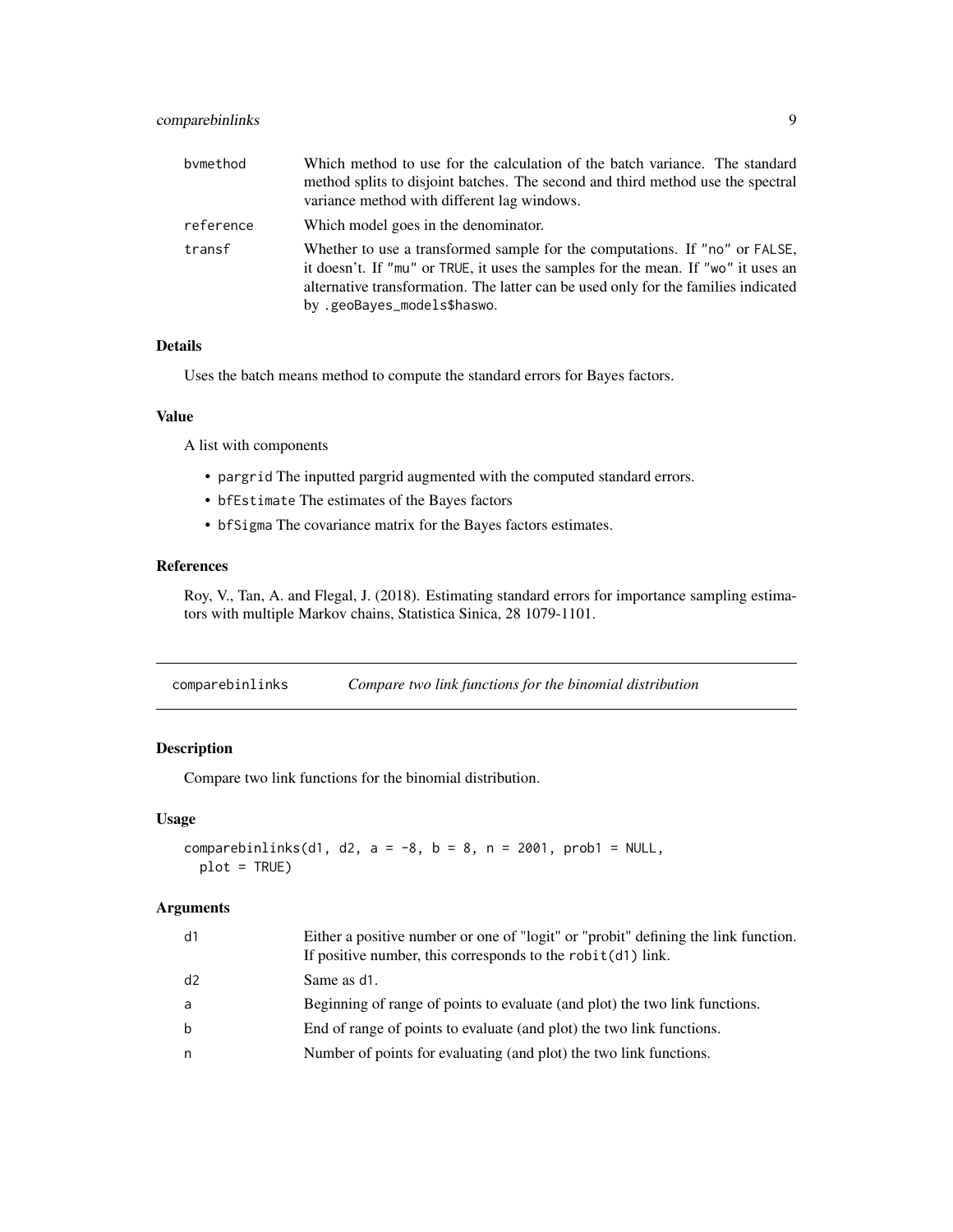<span id="page-9-0"></span>

| prob1 | Binomial probabilities corresponding to the first link function.                 |
|-------|----------------------------------------------------------------------------------|
| plot  | Whether the two link functions should be plotted. If so, two plots are created:  |
|       | the left plot shows two curves corresponding to the two link functions (black is |
|       | the first) and the right plot shows their difference (first - second).           |

#### Details

Finds the closest (after suitable scaling) of the link function d2 to d1. If prob1 is provided, then this corresponds to probabilities under link d1 and the probabilities are transformed to d2. Also creates a plot of the two link functions.

## Value

A list with the following elements

- scale The optimal scaling c such that  $max(abs(link(x/c, d1) link(x, d2)))$  is minimised for  $x = \text{seq}(a, b, \text{length}.\text{out=n})$
- maxdiff The maximum difference between the two links.
- prob2 The corresponding probabilities from prob1 to the second link.

#### Examples

```
## Not run:
comparebinlinks("logit", 7) # The robit(7) approximates logit
comparebinlinks("probit", 1, prob1 = c(.5, .6, .7, .8, .9))
```
## End(Not run)

geoBayes *The* geoBayes *package*

#### **Description**

Analysis of geostatistical data using Bayes and Empirical Bayes methods.

## Details

This package provides functions to fit geostatistical data. The data can be continuous, binary or count data and the models implemented are flexible. Conjugate priors are assumed on some parameters while inference on the other parameters can be done through a full Bayesian analysis of by empirical Bayes methods.

Some demonstration examples are provided. Type demo(package = "geoBayes") to examine them.

#### Author(s)

Evangelos Evangelou <e.evangelou@maths.bath.ac.uk> and Vivekananda Roy <vroy@iastate.edu>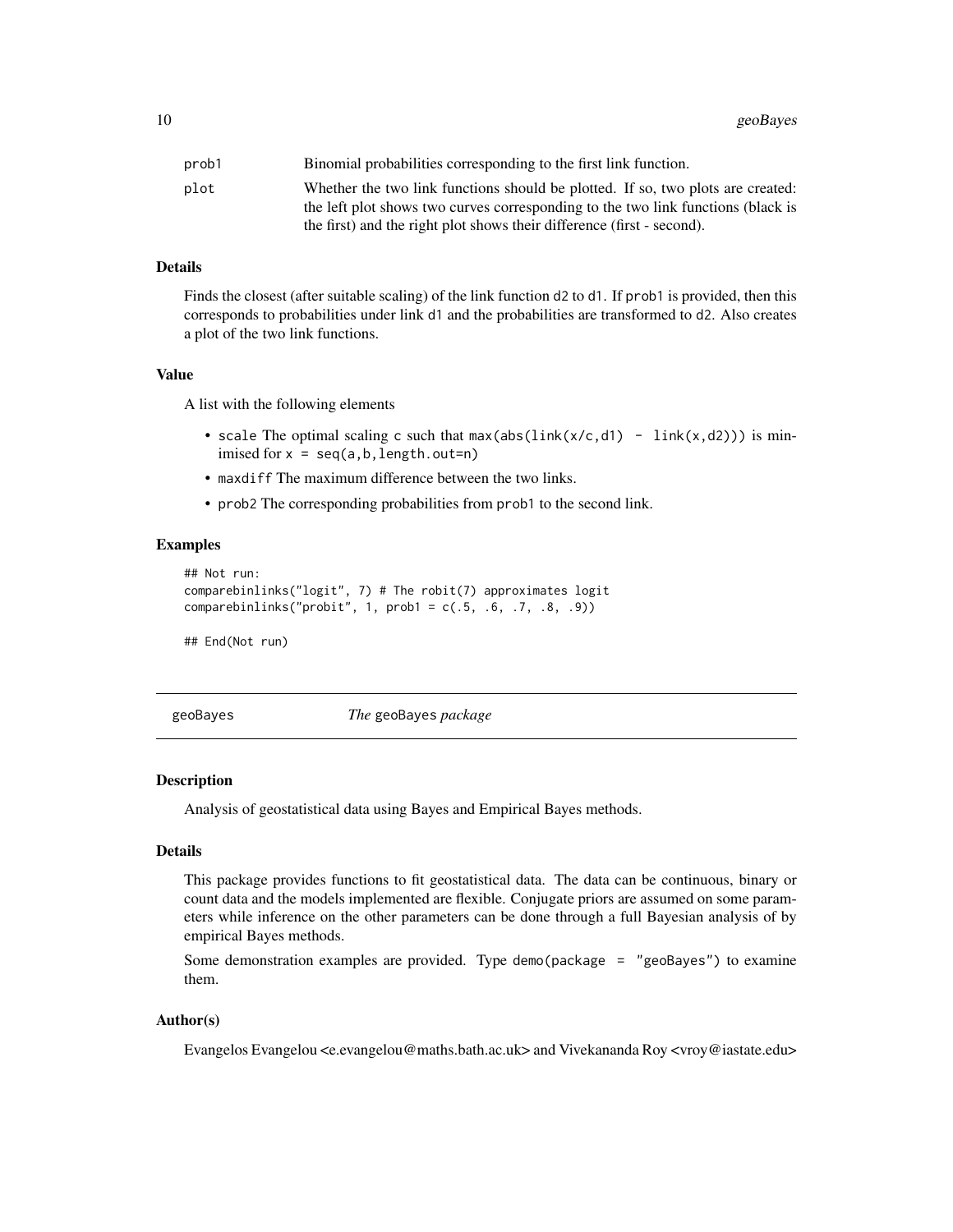#### <span id="page-10-0"></span>References

Roy, V., Evangelou, E. and Zhu, Z. (2014). Empirical Bayes methods for the transformed Gaussian random fields model with additive measurement errors. In Upadhyay, S. K., Singh, U., Dey, D. K., and Loganathan, A., editors, *Current Trends in Bayesian Methodology with Applications*, Boca Raton, FL, USA, CRC Press.

Roy, V., Evangelou, E., and Zhu, Z. (2015). Efficient estimation and prediction for the Bayesian spatial generalized linear mixed model with flexible link functions. *Biometrics*, 72(1), 289-298.

#### See Also

geoR, geoRglm

## Examples

```
## Not run:
demo(package = "geoBayes")
demo(rhizoctonia3, package = "geoBayes")
```
## End(Not run)

<span id="page-10-2"></span>geoBayes\_correlation *Spatial correlation used in the geoBayes package*

## <span id="page-10-1"></span>**Description**

This hidden variable contains a choice of correlation functions that can be fit with this package. The function can be chosen in the corrfcn input of the relevant function. This variable cannot be overwritten.

#### Usage

```
.geoBayes_corrfcn
```
## Format

An object of class data. frame with 3 rows and 4 columns.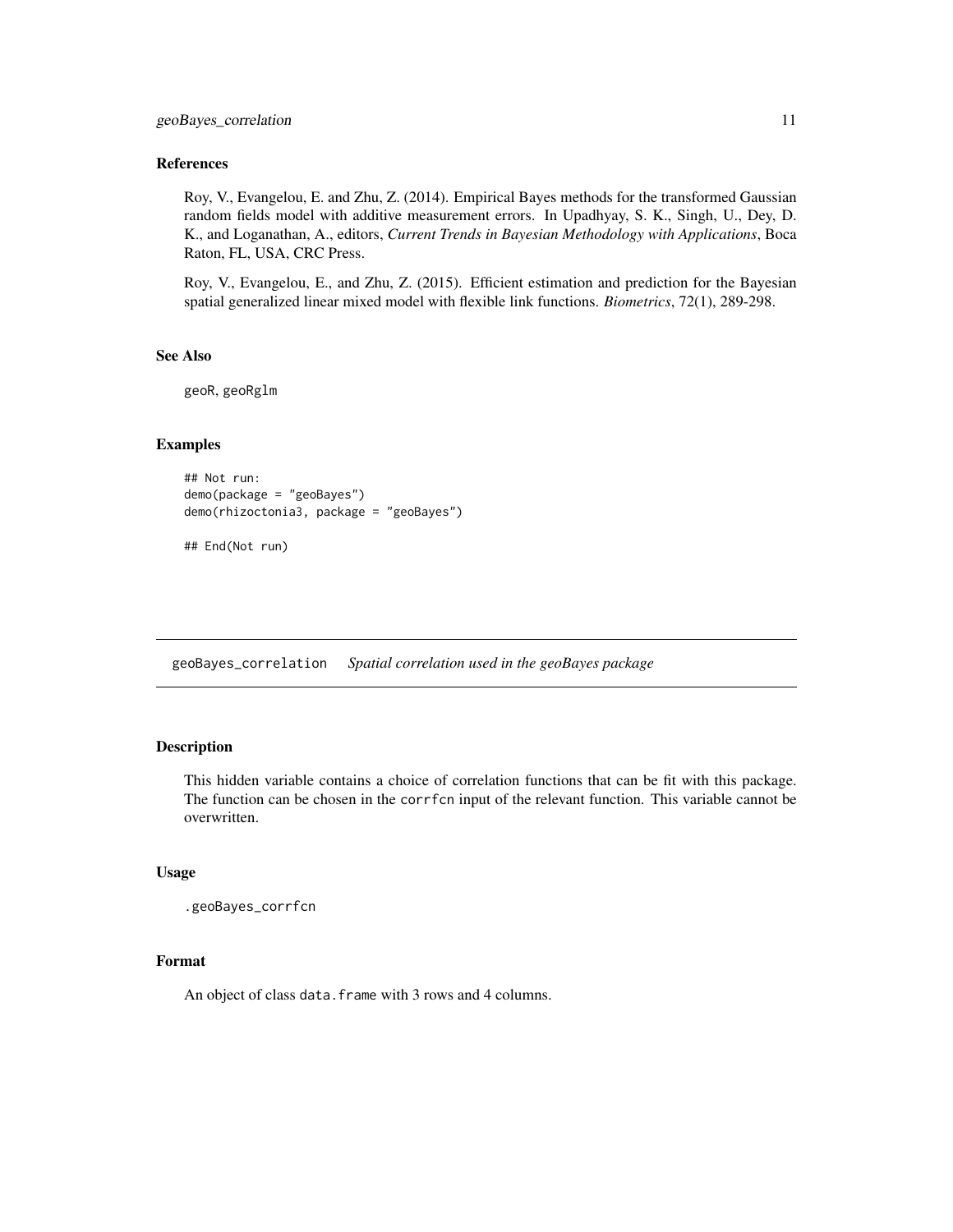<span id="page-11-0"></span>

## <span id="page-11-1"></span>Description

This hidden variable contains a choice of models that can be fit with this package. The model can be chosen in the family input of the relevant function. This variable cannot be overwritten.

#### Usage

.geoBayes\_models

## Format

An object of class data. frame with 11 rows and 7 columns.

likaprxn *Log-likelihood approximation*

#### Description

Log-likelihood approximation

#### Usage

```
likaprxn(linkp, phi, omg, kappa, formula, family = "gaussian", data, weights,
  subset, atsample, corrfcn = "matern", np, betm0, betQ0, ssqdf, ssqsc, tsqdf,
  tsqsc, dispersion = 1, longlat = FALSE)
```

| linkp   | Parameter of the link function. For binomial, a positive number for the degrees<br>of freedom of the robit family or "logit" or "probit". For the other families any<br>number for the exponent of the Box-Cox transformation. Input can be a scalar<br>or a vector. |
|---------|----------------------------------------------------------------------------------------------------------------------------------------------------------------------------------------------------------------------------------------------------------------------|
| phi     | Spatial range parameter. Input can be a scalar or a vector.                                                                                                                                                                                                          |
| omg     | Relative nugget parameter. Input can be a scalar or a vector.                                                                                                                                                                                                        |
| kappa   | Spatial smoothness parameter. Input can be a scalar or a vector.                                                                                                                                                                                                     |
| formula | A representation of the model in the form response $\sim$ terms.                                                                                                                                                                                                     |
| family  | The distribution of the response. Can be one of the options in .geoBayes_models<br>or "transformed.gaussian".                                                                                                                                                        |
| data    | An optional data frame containing the variables in the model.                                                                                                                                                                                                        |
| weights | An optional vector of weights. Number of replicated samples for Gaussian and<br>gamma, number of trials for binomial, time length for Poisson.                                                                                                                       |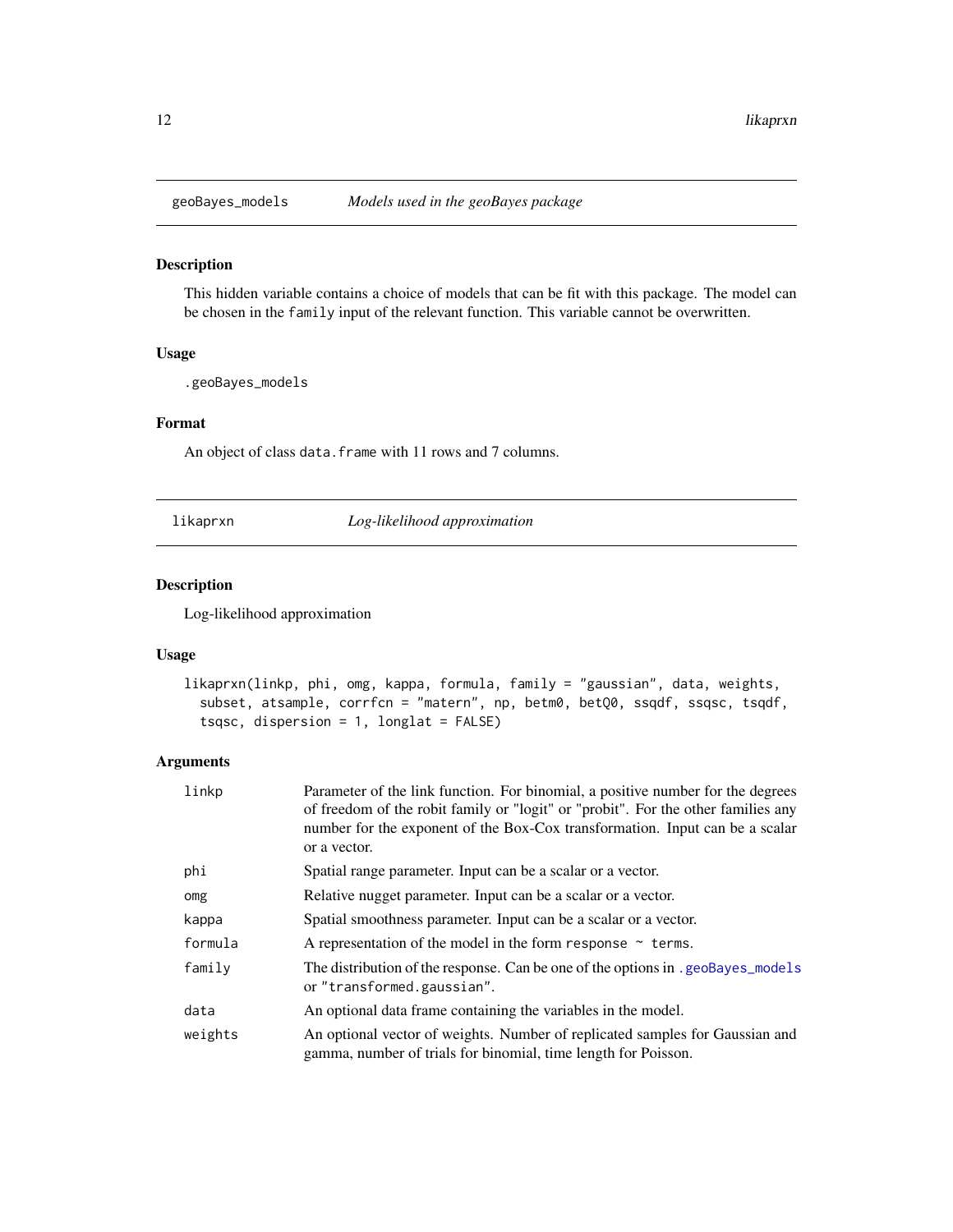#### <span id="page-12-0"></span>likoptim 13

| subset     | An optional vector specifying a subset of observations to be used in the fitting<br>process.                                                                                                          |
|------------|-------------------------------------------------------------------------------------------------------------------------------------------------------------------------------------------------------|
| atsample   | A formula in the form $\sim x1 + x2 +  + xd$ with the coordinates of the<br>sampled locations.                                                                                                        |
| corrfcn    | Spatial correlation function. Can be one of the choices in .geoBayes_corrfcn.                                                                                                                         |
| np         | The number of integration points for the spatial variance parameter sigma <sup>1</sup> 2.<br>The total number of points will be $2 \star np + 1$ .                                                    |
| betm0      | Prior mean for beta (a vector or scalar).                                                                                                                                                             |
| betQ0      | Prior standardised precision (inverse variance) matrix. Can be a scalar, vector<br>or matrix. The first two imply a diagonal with those elements. Set this to 0 to<br>indicate a flat improper prior. |
| ssqdf      | Degrees of freedom for the scaled inverse chi-square prior for the partial sill<br>parameter.                                                                                                         |
| ssgsc      | Scale for the scaled inverse chi-square prior for the partial sill parameter.                                                                                                                         |
| tsqdf      | Degrees of freedom for the scaled inverse chi-square prior for the measurement<br>error parameter.                                                                                                    |
| tsqsc      | Scale for the scaled inverse chi-square prior for the measurement error parame-<br>ter.                                                                                                               |
| dispersion | The fixed dispersion parameter.                                                                                                                                                                       |
| longlat    | How to compute the distance between locations. If FALSE, Euclidean distance,<br>if TRUE Great Circle distance. See spDists.                                                                           |

## Details

Computes and approximation to the log-likelihood for the given parameters.

## Value

A vector of the same length as the parameters containing the log-likelihood values.

likoptim *Log-likelihood maximisation*

## Description

Log-likelihood maximisation

## Usage

```
likoptim(paroptim, formula, family = "gaussian", data, weights, subset,
  atsample, corrfcn = "matern", np, betm0, betQ0, ssqdf, ssqsc,
 dispersion = 1, longlat = FALSE, control = list())
```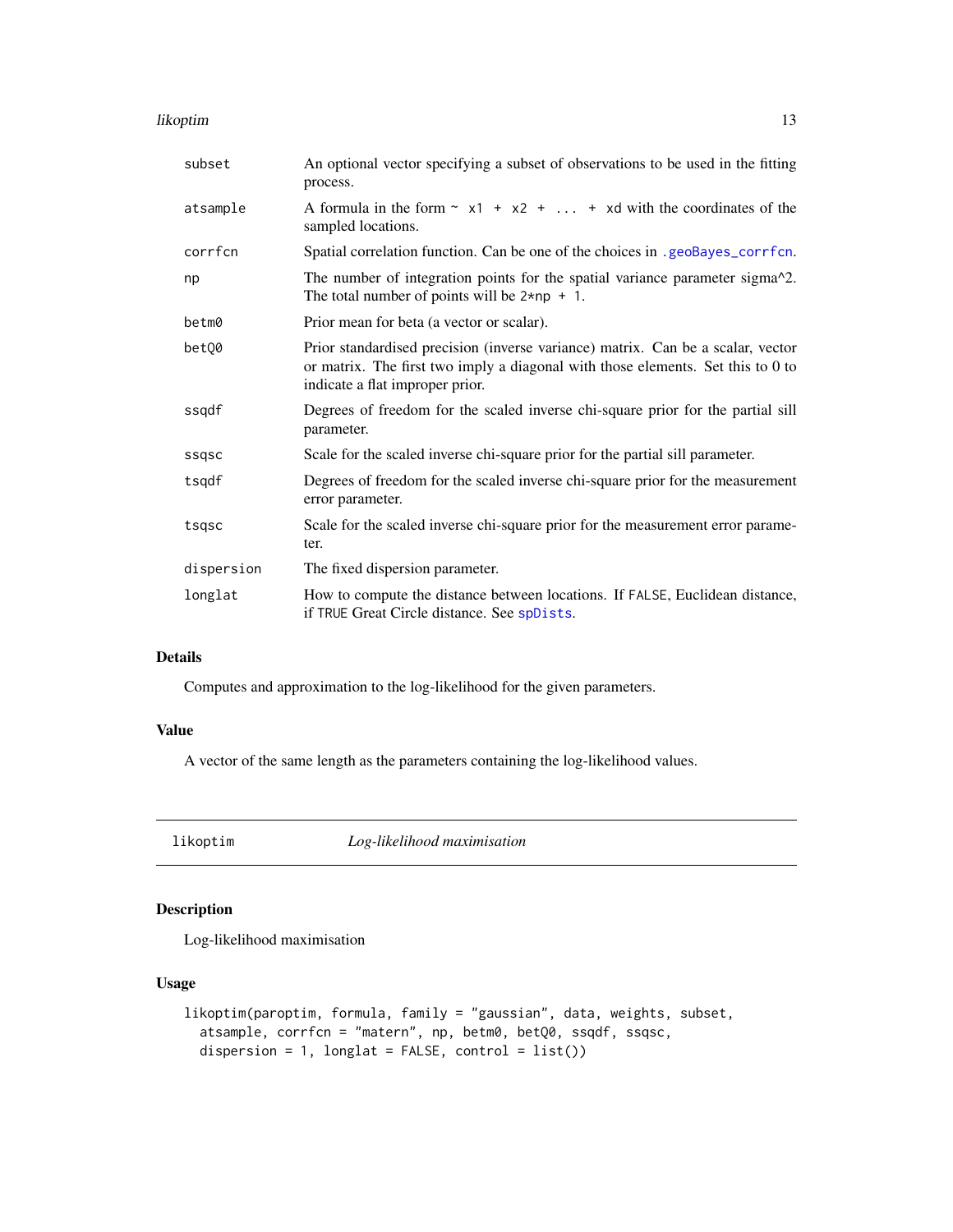## <span id="page-13-0"></span>Arguments

| paroptim   | A named list with the components "linkp", "phi", "omg", "kappa". Each com-<br>ponent must be numeric with length 1, 2, or 3 with elements in increasing order<br>but for the binomial family linkp is also allowed to be the character "logit" and<br>"probit". If the compontent's length is 1, then the corresponding parameter is<br>considered to be fixed at that value. If 2, then the two numbers denote the lower<br>and upper bounds for the optimisation of that parameter (infinities are allowed).<br>If 3, these correspond to lower bound, starting value, upper bound for the esti-<br>mation of that parameter. |
|------------|---------------------------------------------------------------------------------------------------------------------------------------------------------------------------------------------------------------------------------------------------------------------------------------------------------------------------------------------------------------------------------------------------------------------------------------------------------------------------------------------------------------------------------------------------------------------------------------------------------------------------------|
| formula    | A representation of the model in the form response $\sim$ terms.                                                                                                                                                                                                                                                                                                                                                                                                                                                                                                                                                                |
| family     | The distribution of the response.                                                                                                                                                                                                                                                                                                                                                                                                                                                                                                                                                                                               |
| data       | An optional data frame containing the variables in the model.                                                                                                                                                                                                                                                                                                                                                                                                                                                                                                                                                                   |
| weights    | An optional vector of weights. Number of replicated samples for Gaussian and<br>gamma, number of trials for binomial, time length for Poisson.                                                                                                                                                                                                                                                                                                                                                                                                                                                                                  |
| subset     | An optional vector specifying a subset of observations to be used in the fitting<br>process.                                                                                                                                                                                                                                                                                                                                                                                                                                                                                                                                    |
| atsample   | A formula in the form $\sim x1 + x2 +  + xd$ with the coordinates of the<br>sampled locations.                                                                                                                                                                                                                                                                                                                                                                                                                                                                                                                                  |
| corrfcn    | Spatial correlation function. See geoBayes_correlation for details.                                                                                                                                                                                                                                                                                                                                                                                                                                                                                                                                                             |
| np         | The number of integration points for the spatial variance parameter sigma^2.<br>The total number of points will be $2 \star np + 1$ .                                                                                                                                                                                                                                                                                                                                                                                                                                                                                           |
| betm0      | Prior mean for beta (a vector or scalar).                                                                                                                                                                                                                                                                                                                                                                                                                                                                                                                                                                                       |
| betQ0      | Prior standardised precision (inverse variance) matrix. Can be a scalar, vector<br>or matrix. The first two imply a diagonal with those elements. Set this to 0 to<br>indicate a flat improper prior.                                                                                                                                                                                                                                                                                                                                                                                                                           |
| ssqdf      | Degrees of freedom for the scaled inverse chi-square prior for the partial sill<br>parameter.                                                                                                                                                                                                                                                                                                                                                                                                                                                                                                                                   |
| ssqsc      | Scale for the scaled inverse chi-square prior for the partial sill parameter.                                                                                                                                                                                                                                                                                                                                                                                                                                                                                                                                                   |
| dispersion | The fixed dispersion parameter.                                                                                                                                                                                                                                                                                                                                                                                                                                                                                                                                                                                                 |
| longlat    | How to compute the distance between locations. If FALSE, Euclidean distance,<br>if TRUE Great Circle distance. See spDists.                                                                                                                                                                                                                                                                                                                                                                                                                                                                                                     |
| control    | A list of control parameters for the optimisation. See optim.                                                                                                                                                                                                                                                                                                                                                                                                                                                                                                                                                                   |

## Details

Uses the "L-BFGS-B" method of the function [optim](#page-0-0) to maximise the log-likelihood for the parameters linkp, phi, omg, kappa.

## Value

The output from the function [optim](#page-0-0). The "value" element is the log-likelihood, not the negative log-likelihood.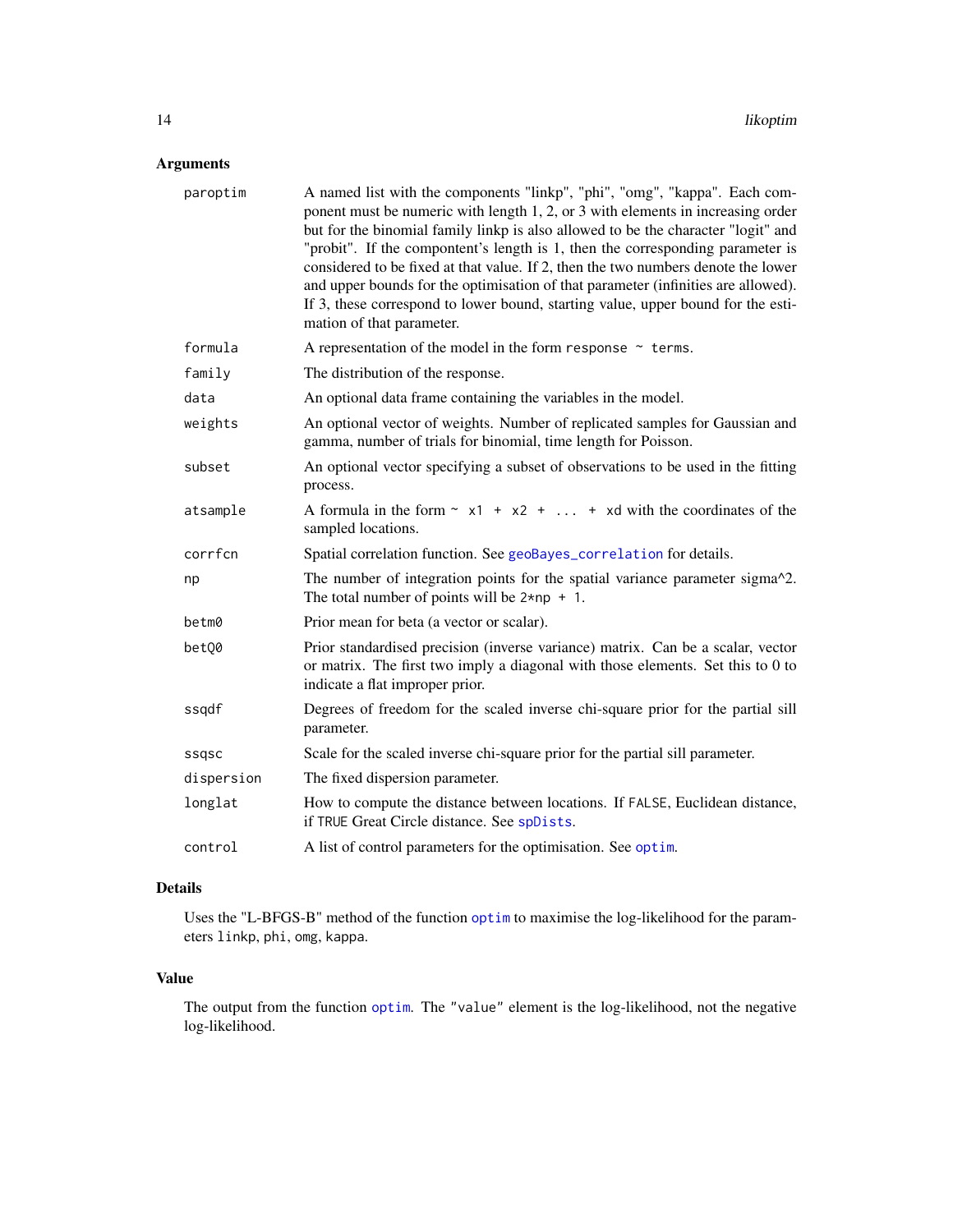<span id="page-14-0"></span>

## Description

Link function for the exponential family.

#### Usage

```
linkfcn(mu, linkp, family = "gaussian")
```

```
linkinv(z, linkp, family = "gaussian")
```
### Arguments

| mu     | Numeric. The mean of the response variable.                                                                                            |
|--------|----------------------------------------------------------------------------------------------------------------------------------------|
| linkp  | The link function parameter. A scalar but for the binomial family is also allowed<br>to have the character values "logit" or "probit". |
| family | The distribution of the response variable.                                                                                             |
|        | Numeric. The linear predictor.                                                                                                         |

## Details

linkfcn maps the mean of the response variable mu to the linear predictor z. linkinv is its inverse. Note that the logit link for the binomial family is defined as the quantile of the logistic distribution with scale 0.6458.

For the Gaussian family, if the link parameter is positive, then the extended link is used, defined by

$$
z = \frac{sign(\mu)|\mu|^{\nu} - 1}{\nu}
$$

In the other case, the usual Box-Cox link is used.

For the Poisson and gamma families, if the link parameter is positive, then the link is defined by

$$
z = \frac{sign(w)(e^{\nu|w|} - 1)}{\nu}
$$

where  $w = \log(\mu)$ . In the other case, the usual Box-Cox link is used.

For the GEV binomial family, the link function is defined by

$$
\mu = 1 - \exp\{-\max(0, 1 + \nu z)^{\frac{1}{\nu}}\}
$$

for any real  $\nu$ . At  $\nu = 0$  it reduces to the complementary log-log link.

The Wallace binomial family is a fast approximation to the robit family. It is defined as

$$
\mu = \Phi(\text{sign}(z)c(\nu)\sqrt{\nu \log(1 + z^2/\nu)})
$$

where  $c(\nu) = (8\nu + 1)/(8\nu + 3)$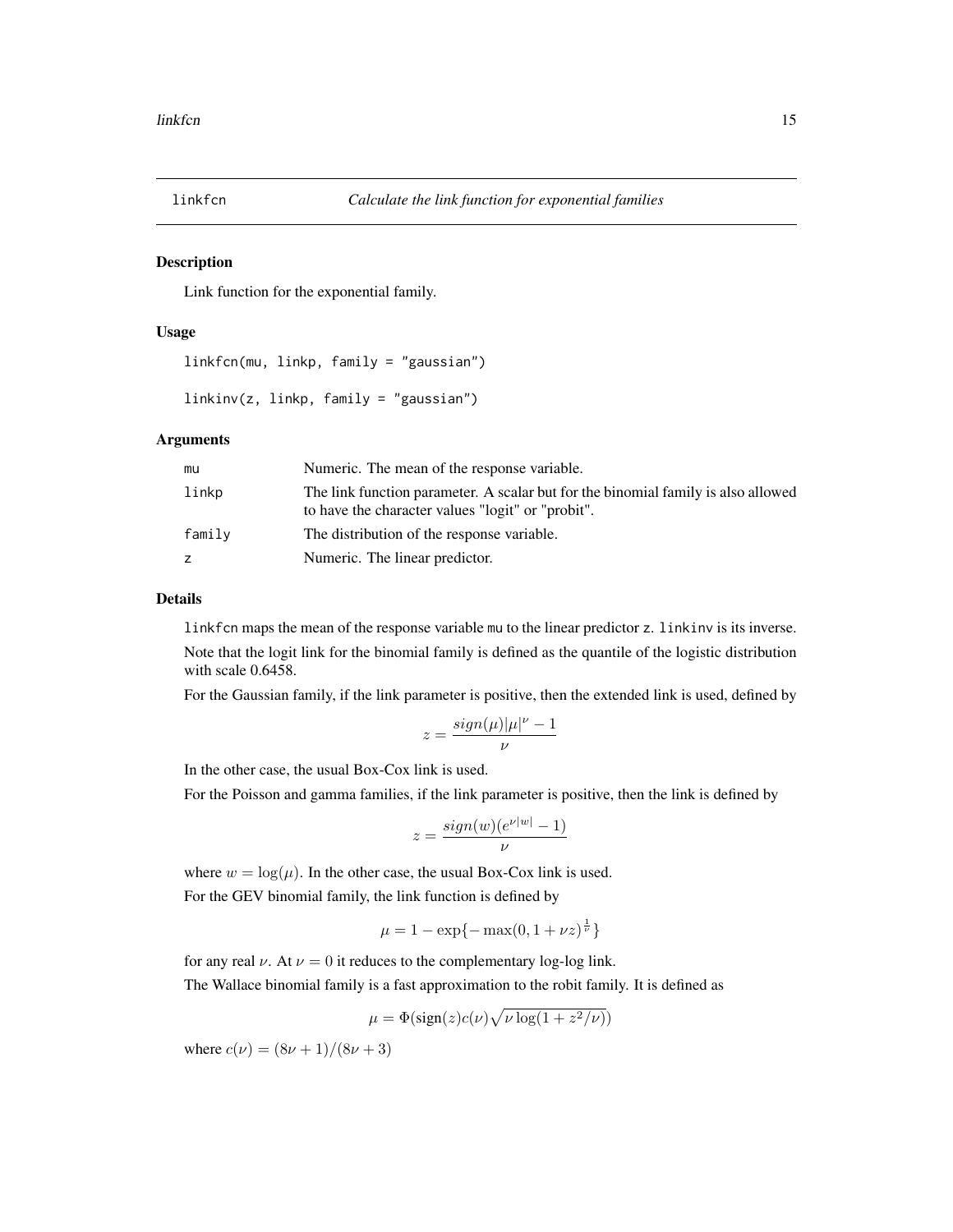## <span id="page-15-0"></span>Value

A numeric array of the same dimension as the function's first argument.

#### See Also

[comparebinlinks](#page-8-1)

#### Examples

```
## Not run:
mu \le - seq(0.1, 0.9, 0.1)
linkfcn(mu, 7, "binomial") # robit(7) link function
linkfcn(mu, "logit", "binomial") # logit link function
mu \leftarrow seq(-3, 3, 1)linkfcn(mu, 0.5, "gaussian") # sqrt transformation
linkinv(linkfcn(mu, 0.5, "gaussian"), 0.5, "gaussian")
curve(linkfcn(x, 0.5, "gaussian"), -3, 3)
```

```
## End(Not run)
```
mcmcmake *Convert to an* [mcmc](#page-0-0) *object*

#### **Description**

Convert to an mome object.

#### Usage

mcmcmake(...)

## Arguments

... Output(s) from the functions mentioned in the Details.

## Details

This function takes as input the one or more output(s) from function [mcsglmm](#page-17-1) or [mcstrga](#page-20-1) and returns an [mcmc](#page-0-0) object or an [mcmc.list](#page-0-0) object for coda. The function requires the coda package to be installed. The spatial random field components are assigned the names  $z_{\text{+}} \times z_{\text{+}} \times z_{\text{+}}$  is a number beginning at 1. Similarly, the regressor coefficients are assigned the names beta\_\* if not unique, or simply beta if there is only one regressor. The names ssq, tsq, phi, omg correspond to the partial sill, measurement error variance, spatial range, and relative nugget parameters respectively.

## Value

An mcmc object.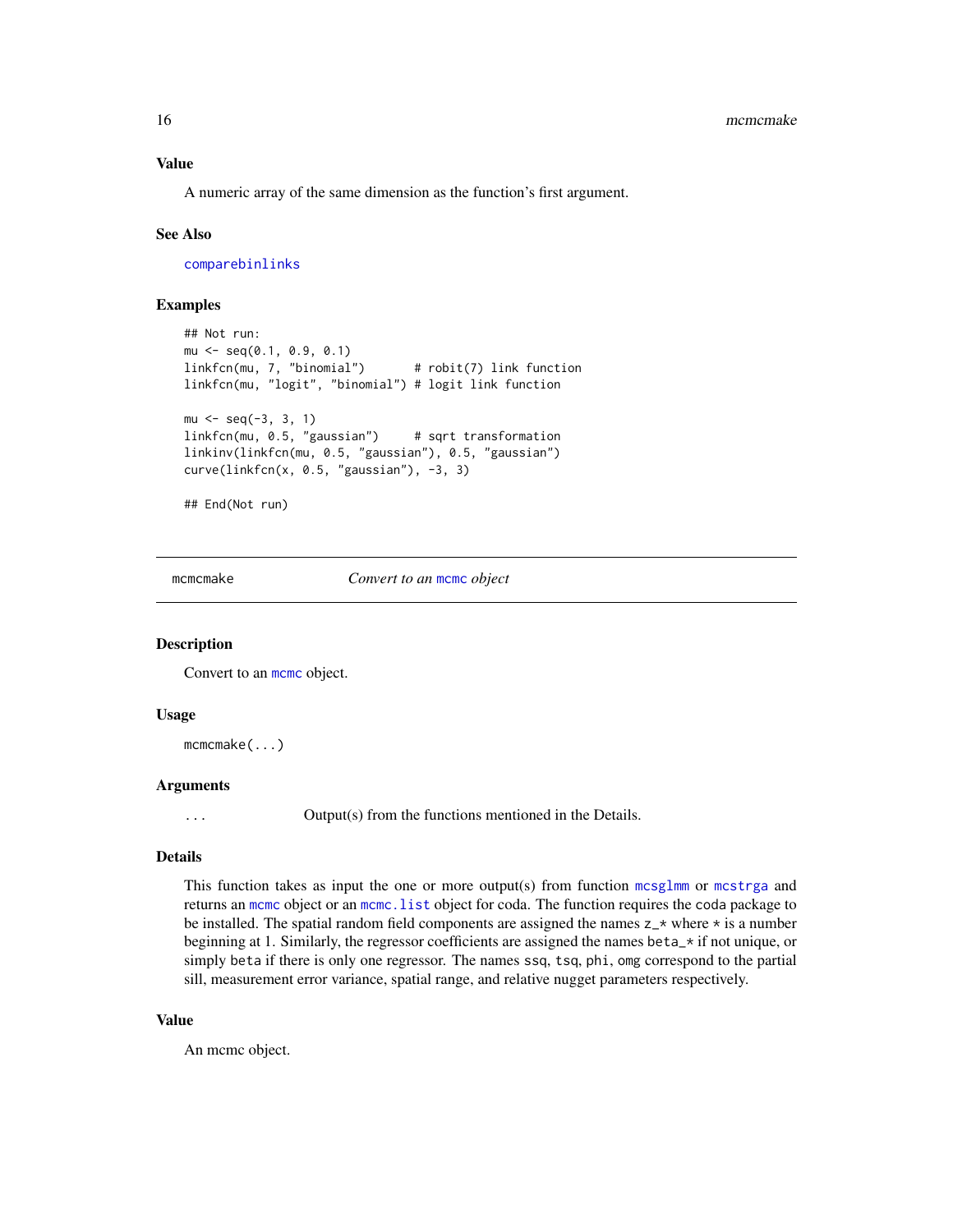#### <span id="page-16-0"></span>mcmcmake 17

## See Also

Functions such as [plot.mcmc](#page-0-0) and [summary.mcmc](#page-0-0) in the coda package. The function [do.call](#page-0-0) can be used to pass arguments stored in a list.

```
## Not run:
### Load the data
data(rhizoctonia)
rhiz <- na.omit(rhizoctonia)
rhiz$IR <- rhiz$Infected/rhiz$Total # Incidence rate of the
                              # rhizoctonia disease
### Define the model
corrf <- "spherical"
ssqdf \leq -1ssqsc <-1tsqdf \leftarrow 1tsqsc <-1betm0 <- 0
betQ0 <- diag(.01, 2, 2)
phiprior <- c(200, 1, 1000, 100) # U(100, 300)
phisc <-1omgprior <- c(3, 1, 1000, 0) # U(0, 3)
omgsc <-1.3linkp < -1## MCMC parameters
Nout <- 100
Nbi <- 0
Nthin <-1### Run MCMC
sample \leq mcstrga(Yield \sim IR, data = rhiz,
                  atsample = \sim Xcoord + Ycoord, corrf = corrf,
                  Nout = Nout, Nthin = Nthin,
                  Nbi = Nbi, betm0 = betm0, betQ0 = betQ0,
                  ssqdf = ssqdf, ssqsc = ssqsc,
                  tsqdf = tsqdf, tsqsc = tsqsc,
                  phipars = phiprior, omgpars = omgprior,
                  linkp = linkp,phisc = phisc, omgsc = omgsc, test=FALSE)
mcsample <- mcmcmake(sample)
plot(mcsample[, c("phi", "omg", "beta_1", "beta_2", "ssq", "tsq")],
     density = FALSE)
summary(mcsample[, c("phi", "omg", "beta_1", "beta_2", "ssq", "tsq")])
## End(Not run)
```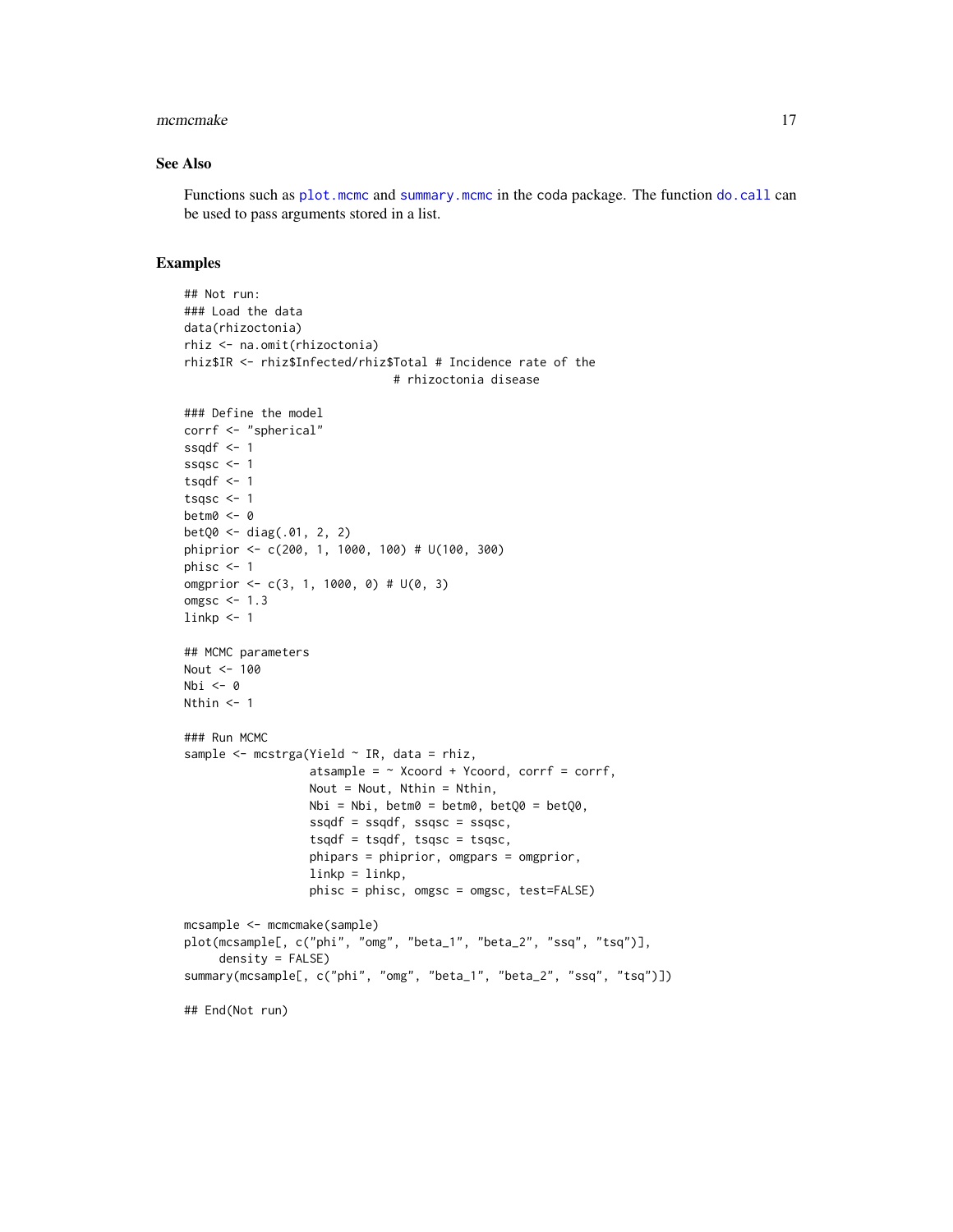<span id="page-17-1"></span><span id="page-17-0"></span>

## Description

Draw MCMC samples from the Spatial GLMM with known link function

## Usage

```
mcsglmm(formula, family = "gaussian", data, weights, subset, atsample, Nout,
 Nthin = 1, Nbi = 0, betm0, betQ0, ssqdf, ssqsc, phipars, omgpars,
  corrfcn = "matern", kappa, linkp, phisc, omgsc, phistart, omgstart,
 dispersion = 1, longlat = FALSE, test = FALSE)
```

| formula  | A representation of the model in the form response $\sim$ terms. The response<br>must be set to NA's at the prediction locations (see the examples on how to do<br>this using the function stackdata). At the observed locations the response is<br>assumed to be a total of replicated measurements. The number of replications is<br>inputted using the argument weights. |
|----------|-----------------------------------------------------------------------------------------------------------------------------------------------------------------------------------------------------------------------------------------------------------------------------------------------------------------------------------------------------------------------------|
| family   | The distribution of the data. The "GEVbinomial" family is the binomial family<br>with link the GEV link (see Details).                                                                                                                                                                                                                                                      |
| data     | An optional data frame containing the variables in the model.                                                                                                                                                                                                                                                                                                               |
| weights  | An optional vector of weights. Number of replicated samples for Gaussian and<br>gamma, number of trials for binomial, time length for Poisson.                                                                                                                                                                                                                              |
| subset   | An optional vector specifying a subset of observations to be used in the fitting<br>process.                                                                                                                                                                                                                                                                                |
| atsample | A formula in the form $\sim x1 + x2 +  + xd$ with the coordinates of the<br>sampled locations.                                                                                                                                                                                                                                                                              |
| Nout     | Number of MCMC samples to return. This can be a vector for running indepen-<br>dent chains.                                                                                                                                                                                                                                                                                 |
| Nthin    | The thinning of the MCMC algorithm.                                                                                                                                                                                                                                                                                                                                         |
| Nbi      | The burn-in of the MCMC algorithm.                                                                                                                                                                                                                                                                                                                                          |
| betm0    | Prior mean for beta (a vector or scalar).                                                                                                                                                                                                                                                                                                                                   |
| bet00    | Prior standardised precision (inverse variance) matrix. Can be a scalar, vector<br>or matrix. The first two imply a diagonal with those elements. Set this to 0 to<br>indicate a flat improper prior.                                                                                                                                                                       |
| ssqdf    | Degrees of freedom for the scaled inverse chi-square prior for the partial sill<br>parameter.                                                                                                                                                                                                                                                                               |
| ssqsc    | Scale for the scaled inverse chi-square prior for the partial sill parameter.                                                                                                                                                                                                                                                                                               |
| phipars  | Parameters for the generalized inverse gamma prior for the spatial range param-<br>eter phi. A four dimensional vector with parameters scale, shape, exponent,<br>location in that order. See Details.                                                                                                                                                                      |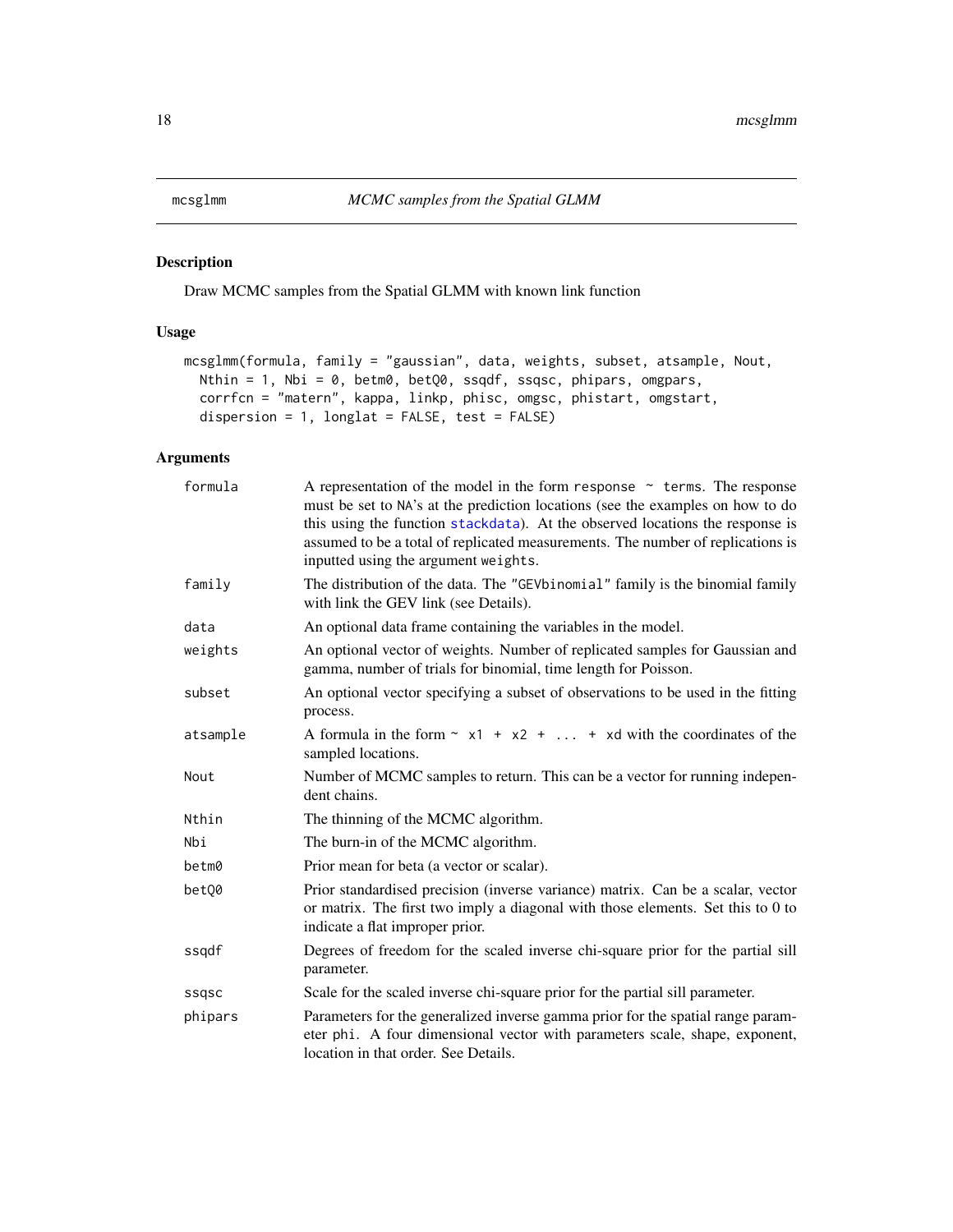#### <span id="page-18-0"></span>mcsglmm and the control of the control of the control of the control of the control of the control of the control of the control of the control of the control of the control of the control of the control of the control of

| omgpars    | Parameters for the generalized inverse gamma prior for the relative nugget pa-<br>rameter omg. A four dimensional vector with parameters scale, shape, exponent,<br>location in that order. See Details.                                                                                                                                                                                             |
|------------|------------------------------------------------------------------------------------------------------------------------------------------------------------------------------------------------------------------------------------------------------------------------------------------------------------------------------------------------------------------------------------------------------|
| corrfcn    | Spatial correlation function. See geoBayes_correlation for details.                                                                                                                                                                                                                                                                                                                                  |
| kappa      | Spatial correlation parameter. Smoothness parameter for Matern, exponent for<br>the power family.                                                                                                                                                                                                                                                                                                    |
| linkp      | Parameter of the link function. For binomial, a positive number for the degrees<br>of freedom of the robit family or "logit" or "probit". For the other families any<br>number for the exponent of the Box-Cox transformation.                                                                                                                                                                       |
| phisc      | Random walk parameter for phi. Smaller values increase the acceptance ratio.<br>Set this to 0 for fixed phi. In this case the fixed value is given in the argument<br>phistart.                                                                                                                                                                                                                      |
| omgsc      | Random walk parameter for omg. Smaller values increase the acceptance ratio.<br>Set this to 0 for fixed omg. In this case the fixed value is given in the argument<br>omgstart.                                                                                                                                                                                                                      |
| phistart   | Optional starting value for the MCMC for the spatial range parameter phi. De-<br>faults to the mean of its prior. If phisc is 0, then this argument is required and<br>it corresponds to the fixed value of phi. This can be a vector of the same length<br>as Nout.                                                                                                                                 |
| omgstart   | Optional starting value for the MCMC for the relative nugget parameter omg.<br>Defaults to the mean of its prior. If omgsc is 0, then this argument is required<br>and it corresponds to the fixed value of omg. This can be a vector of the same<br>length as Nout.                                                                                                                                 |
| dispersion | The fixed dispersion parameter.                                                                                                                                                                                                                                                                                                                                                                      |
| longlat    | How to compute the distance between locations. If FALSE, Euclidean distance,<br>if TRUE Great Circle distance. See spDists.                                                                                                                                                                                                                                                                          |
| test       | Whether this is a trial run to monitor the acceptance ratio of the random walk for<br>phi and omg. If set to TRUE, the acceptance ratio will be printed on the screen<br>every 100 iterations of the MCMC. Tune the phisc and omgsc parameters in<br>order to achive 20 to 30% acceptance. Set this to a positive number to change<br>the default 100. No thinning or burn-in are done when testing. |

## Details

The four-parameter prior for phi is defined by

$$
\propto (\phi-\theta_4)^{\theta_2-1}\exp\{-(\frac{\phi-\theta_4}{\theta_1})^{\theta_3}\}
$$

for  $\phi > \theta_4$ . The prior for omg is similar. The prior parameters correspond to scale, shape, exponent, and location. See arXiv:1005.3274 for details of this distribution.

The GEV (Generalised Extreme Value) link is defined by

$$
\mu=1-\exp\{-\max(0,1+\nu x)^{\frac{1}{\nu}}\}
$$

for any real  $\nu$ . At  $\nu = 0$  it reduces to the complementary log-log link.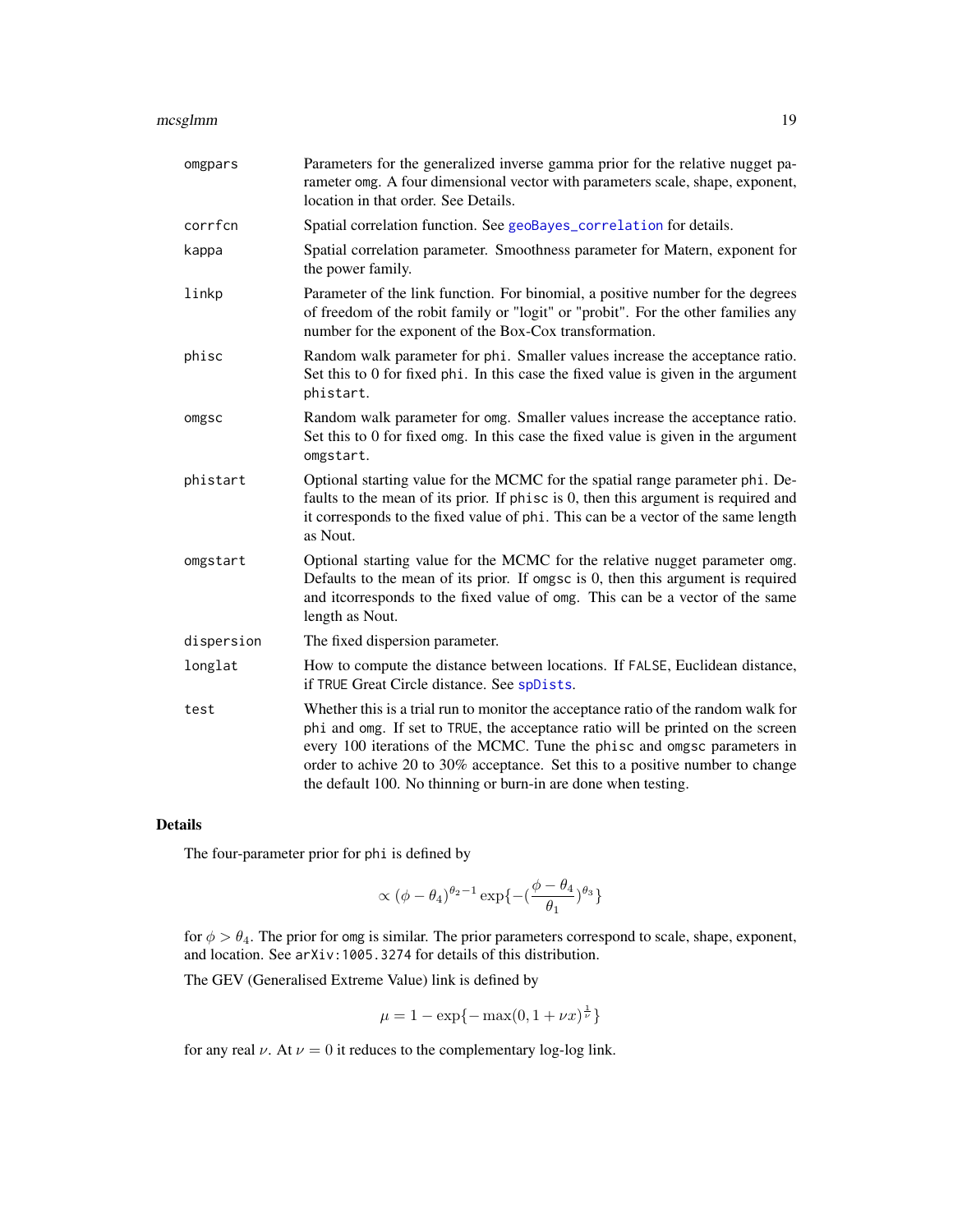A list containing the MCMC samples and other variables as follows:

- z A matrix containing the MCMC samples for the spatial random field. Each column is one sample.
- mu A matrix containing the MCMC samples for the mean response (a transformation of z). Each column is one sample.
- beta A matrix containing the MCMC samples for the regressor coefficients. Each column is one sample.
- ssq A vector with the MCMC samples for the partial sill parameter.
- phi A vector with the MCMC samples for the spatial range parameter.
- omg A vector with the MCMC samples for the relative nugget parameter.
- nu The link function parameter translated to numeric code used internally.
- logLik A vector containing the value of the log-likelihood evaluated at each sample.
- acc\_ratio The acceptance ratio for the joint update of the parameters phi and omg.
- sys\_time The total computing time for the MCMC sampling.
- Nout, Nbi, Nthin As in input. Used internally in other functions.
- response The value of the response variable at the observed locations. Used internally in other functions.
- weights The response weights at the observed locations. Used internally in other functions.
- modelmatrix The model matrix at the observed locations. Used internally in other functions.
- family As in input. Used internally in other functions.
- betm0, betQ0, ssqdf, ssqsc, corrfcn, kappa, dispersion As in input. Used internally in other functions.
- locations Coordinates of the observed locations. Used internally in other functions.
- whichobs A logical vector indicated which rows in the data and in the MCMC samples for the spatial random field correspond to the observed locations.

```
## Not run:
data(rhizoctonia)
### Create prediction grid
predgrid <- mkpredgrid2d(rhizoctonia[c("Xcoord", "Ycoord")],
                         par.x = 100, chull = TRUE, exf = 1.2)
### Combine observed and prediction locations
rhizdata <- stackdata(rhizoctonia, predgrid$grid)
### Define the model
corrf <- "spherical"
kappa <- 0
ssqdf \leftarrow 1
```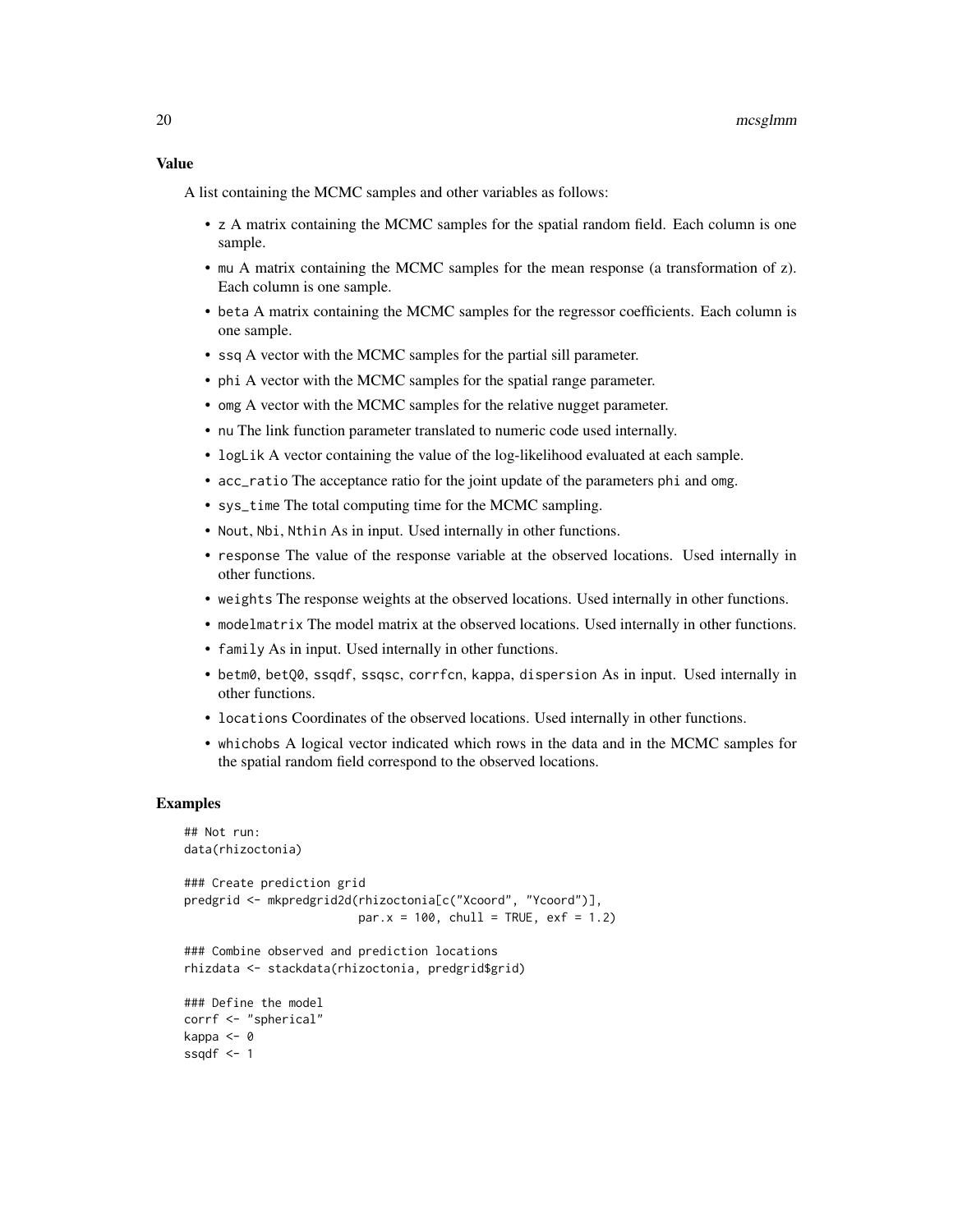<span id="page-20-0"></span>mcstrga 21

```
ssqsc <-1betm0 <- 0
betQ0 <- .01
phiprior <- c(100, 1, 1000, 100) # U(100, 200)
phisc <- 3
omgprior \leq -c(2, 1, 1, 0) # Exp(mean = 2)
omgsc <-1linkp <- "probit"
### MCMC sizes
Nout <- 100
Nthin <- 1
Nbi \leftarrow 0### Trial run
emt <- mcsglmm(Infected ~ 1, 'binomial', rhizdata, weights = Total,
               atsample = \sim Xcoord + Ycoord,
               Nout = Nout, Nthin = Nthin, Nbi = Nbi,
               betm0 = betm0, betQ0 = betQ0, ssqdf = ssqdf, ssqsc = ssqsc,
               phipars = phiprior, omgpars = omgprior, linkp = linkp,
               corrfcn = corrf, kappa = kappa, phisc = phisc, omgsc = omgsc,
               dispersion = 1, test = 10)
### Full run
emc <- mcsglmm(Infected ~ 1, 'binomial', rhizdata, weights = Total,
               atsample = \sim Xcoord + Ycoord,
               Nout = Nout, Nthin = Nthin, Nbi = Nbi,
               betm0 = betm0, betQ0 = betQ0, ssqdf = ssqdf, ssqsc = ssqsc,
               phipars = phiprior, omgpars = omgprior, linkp = linkp,
               corrfcn = corrf, kappa = kappa, phisc = phisc, omgsc = omgsc,
               dispersion = 1, test = FALSE)
plot.ts(cbind(phi = emc$phi, omg = emc$omg, beta = c(emc$beta),
              ssq = emcsssq), nc = 2)
emcmc <- mcmcmake(emc)
summary(emcmc[, c("phi", "omg", "beta", "ssq")])
## End(Not run)
```
<span id="page-20-1"></span>mcstrga *MCMC samples from the transformed Gaussian model*

#### **Description**

Draw MCMC samples from the transformed Gaussian model with known link function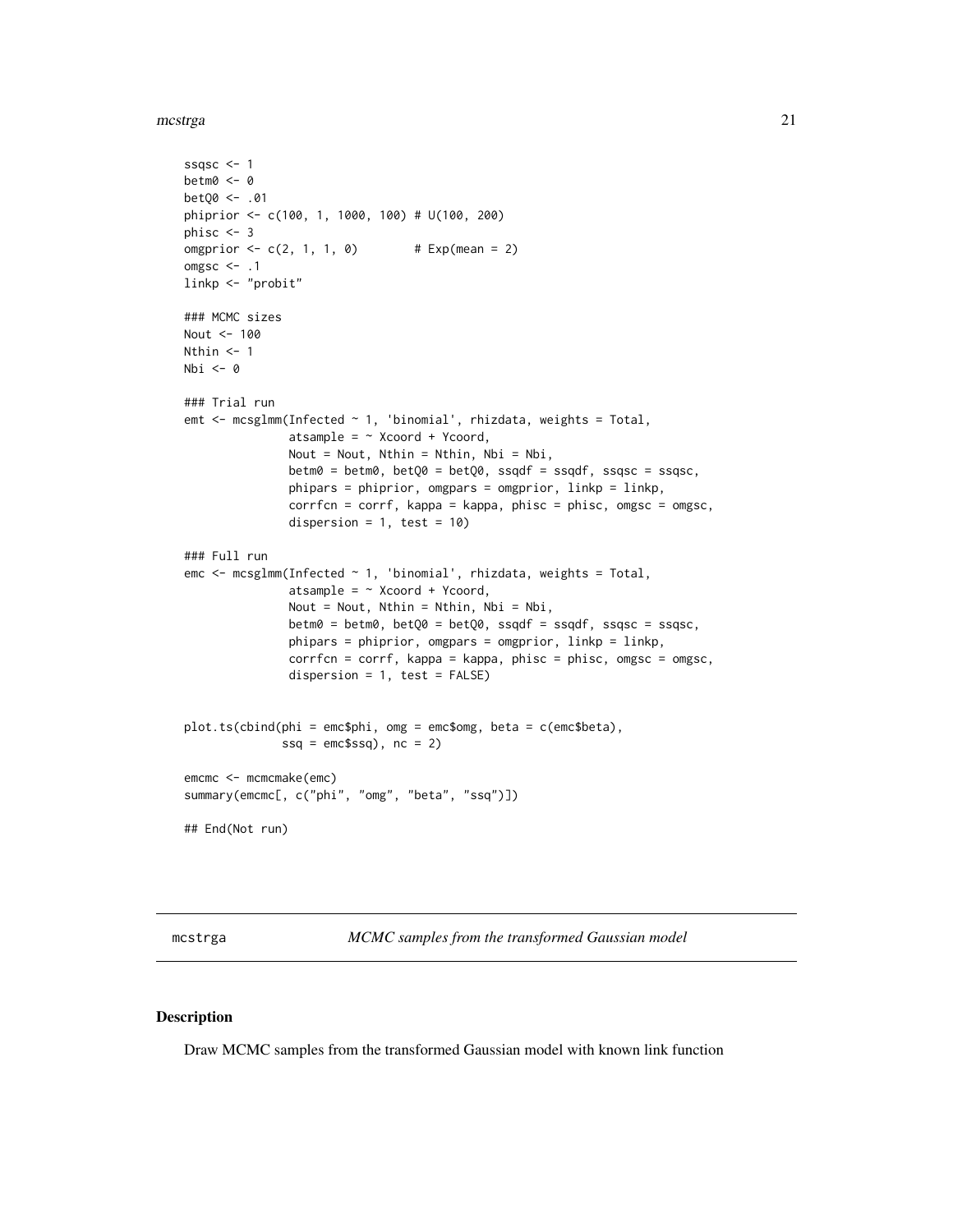## <span id="page-21-0"></span>Usage

```
mcstrga(formula, data, weights, subset, atsample, Nout, Nthin = 1, Nbi = 0,
 betm0, betQ0, ssqdf, ssqsc, tsqdf, tsqsc, phipars, omgpars,
 corrfcn = "matern", kappa, linkp, phisc, omgsc, phistart, omgstart,
  longlat = FALSE, test = FALSE)
```

| formula  | A representation of the model in the form response $\sim$ terms. The response<br>must be set to NA's at the prediction locations (see the example in mcsglmm for<br>how to do this using stackdata). At the observed locations the response is<br>assumed to be a total of replicated measurements. The number of replications is<br>inputted using the argument weights. |
|----------|---------------------------------------------------------------------------------------------------------------------------------------------------------------------------------------------------------------------------------------------------------------------------------------------------------------------------------------------------------------------------|
| data     | An optional data frame containing the variables in the model.                                                                                                                                                                                                                                                                                                             |
| weights  | An optional vector of weights. Number of replicated samples.                                                                                                                                                                                                                                                                                                              |
| subset   | An optional vector specifying a subset of observations to be used in the fitting<br>process.                                                                                                                                                                                                                                                                              |
| atsample | A formula in the form $\sim x1 + x2 +  + xd$ with the coordinates of the<br>sampled locations.                                                                                                                                                                                                                                                                            |
| Nout     | Number of MCMC samples to return. This can be a vector for running indepen-<br>dent chains.                                                                                                                                                                                                                                                                               |
| Nthin    | The thinning of the MCMC algorithm.                                                                                                                                                                                                                                                                                                                                       |
| Nbi      | The burn-in of the MCMC algorithm.                                                                                                                                                                                                                                                                                                                                        |
| betm0    | Prior mean for beta (a vector or scalar).                                                                                                                                                                                                                                                                                                                                 |
| betQ0    | Prior standardised precision (inverse variance) matrix. Can be a scalar, vector<br>or matrix. The first two imply a diagonal with those elements. Set this to 0 to<br>indicate a flat improper prior.                                                                                                                                                                     |
| ssqdf    | Degrees of freedom for the scaled inverse chi-square prior for the partial sill<br>parameter.                                                                                                                                                                                                                                                                             |
| ssqsc    | Scale for the scaled inverse chi-square prior for the partial sill parameter.                                                                                                                                                                                                                                                                                             |
| tsqdf    | Degrees of freedom for the scaled inverse chi-square prior for the measurement<br>error parameter.                                                                                                                                                                                                                                                                        |
| tsqsc    | Scale for the scaled inverse chi-square prior for the measurement error parame-<br>ter.                                                                                                                                                                                                                                                                                   |
| phipars  | Parameters for the generalized inverse gamma prior for the range parameter phi.<br>A four dimensional vector with parameters scale, shape, exponent, location in<br>that order. See mcsglmm.                                                                                                                                                                              |
| omgpars  | Parameters for the generalized inverse gamma prior for the relative nugget pa-<br>rameter omg. A four dimensional vector with parameters scale, shape, exponent,<br>location in that order. See mcsglmm.                                                                                                                                                                  |
| corrfcn  | Spatial correlation function. See geoBayes_correlation for details.                                                                                                                                                                                                                                                                                                       |
| kappa    | Spatial correlation parameter. Smoothness parameter for Matern, exponent for<br>the power family.                                                                                                                                                                                                                                                                         |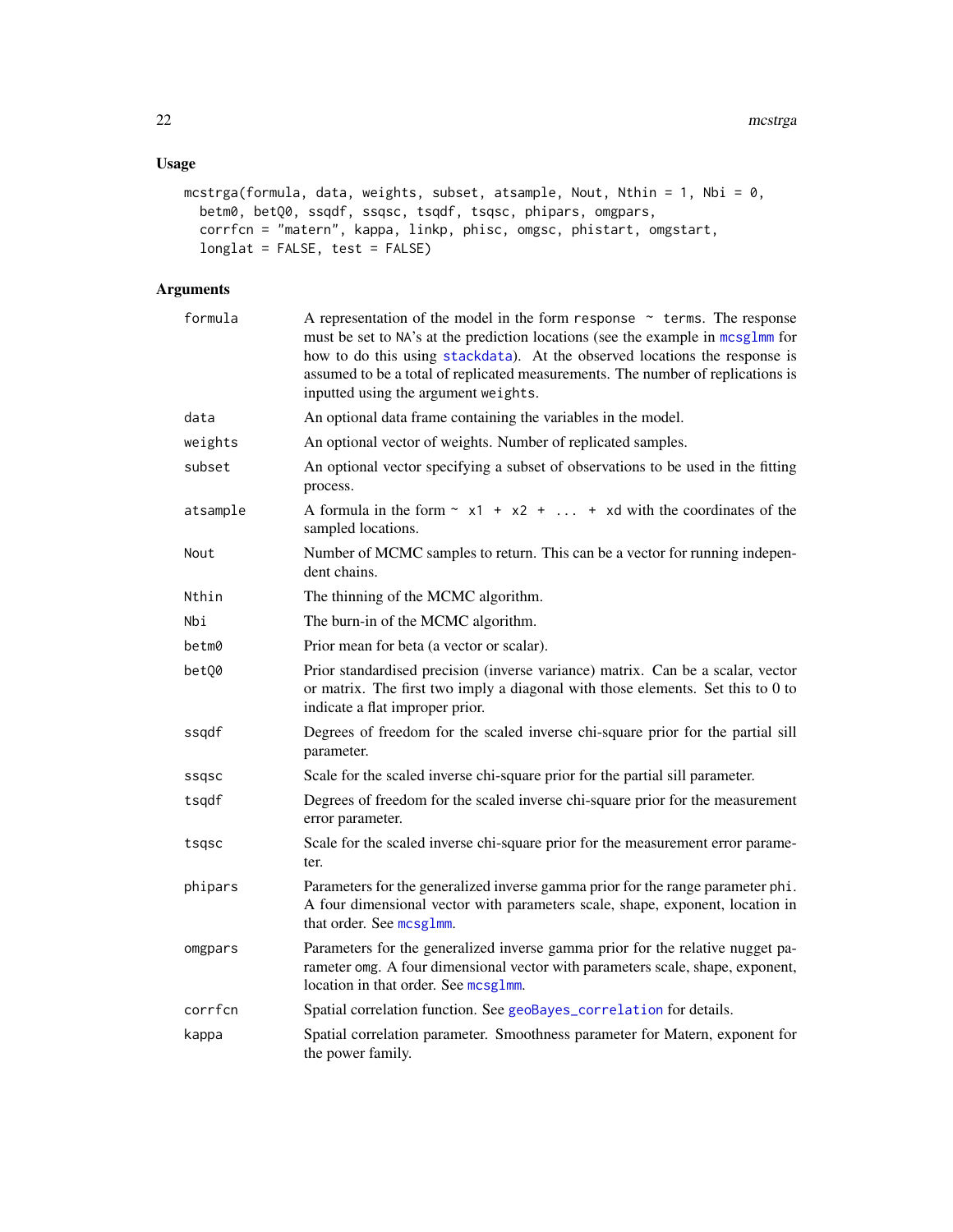#### <span id="page-22-0"></span>mcstrga 23

| linkp    | The exponent of the Box-Cox transformation.                                                                                                                                                                                                                                                                                                                                                          |
|----------|------------------------------------------------------------------------------------------------------------------------------------------------------------------------------------------------------------------------------------------------------------------------------------------------------------------------------------------------------------------------------------------------------|
| phisc    | Random walk parameter for phi. Smaller values increase the acceptance ratio.<br>Set this to 0 for fixed phi. In this case the fixed value is given in the argument<br>phistart.                                                                                                                                                                                                                      |
| omgsc    | Random walk parameter for omg. Smaller values increase the acceptance ratio.<br>Set this to 0 for fixed omg. In this case the fixed value is given in the argument<br>omgstart.                                                                                                                                                                                                                      |
| phistart | Optional starting value for the MCMC for the spatial range parameter phi. De-<br>faults to the mean of its prior. If phisc is 0, then this argument is required and<br>it corresponds to the fixed value of phi. This can be a vector of the same length<br>as Nout.                                                                                                                                 |
| omgstart | Optional starting value for the MCMC for the relative nugget parameter omg.<br>Defaults to the mean of its prior. If omgsc is $0$ , then this argument is required<br>and it corresponds to the fixed value of omg. This can be a vector of the same<br>length as Nout.                                                                                                                              |
| longlat  | How to compute the distance between locations. If FALSE, Euclidean distance,<br>if TRUE Great Circle distance. See spDists.                                                                                                                                                                                                                                                                          |
| test     | Whether this is a trial run to monitor the acceptance ratio of the random walk for<br>phi and omg. If set to TRUE, the acceptance ratio will be printed on the screen<br>every 100 iterations of the MCMC. Tune the phisc and omgsc parameters in<br>order to achive 20 to 30% acceptance. Set this to a positive number to change<br>the default 100. No thinning or burn-in are done when testing. |

## Details

Simulates from the posterior distribution of this model.

#### Value

A list containing the MCMC samples and other variables as follows:

- z A matrix containing the MCMC samples for the spatial random field. Each column is one sample.
- mu A matrix containing the MCMC samples for the mean response (a transformation of z). Each column is one sample.
- beta A matrix containing the MCMC samples for the regressor coefficients. Each column is one sample.
- ssq A vector with the MCMC samples for the partial
- tsq A vector with the MCMC samples for the measurement error variance.
- phi A vector with the MCMC samples for the spatial range parameter.
- omg A vector with the MCMC samples for the relative nugget parameter.
- nu The link function parameter translated to numeric code used internally.
- logLik A vector containing the value of the log-likelihood evaluated at each sample.
- acc\_ratio The acceptance ratio for the joint update of the parameters phi and omg.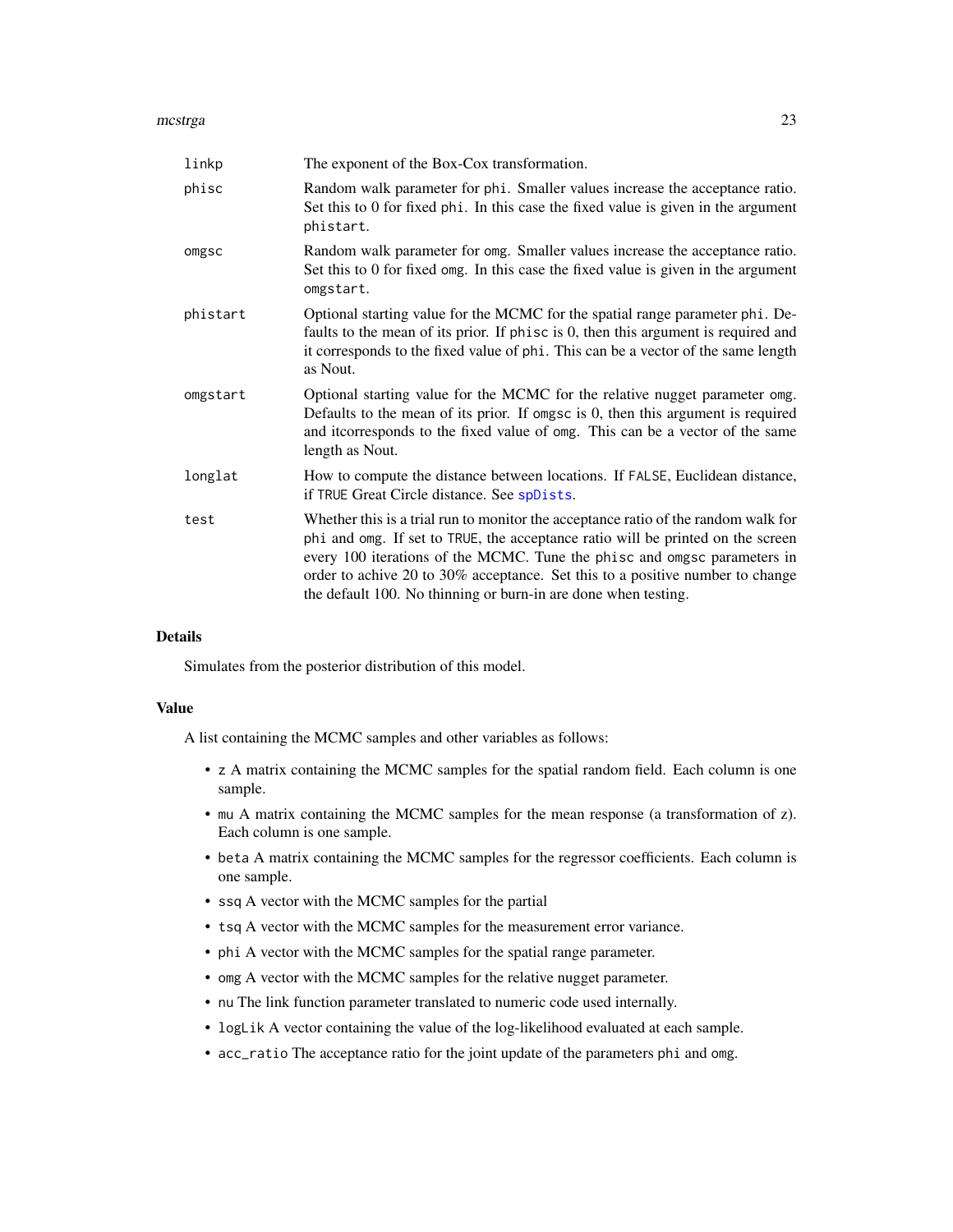- sys\_time The total computing time for the MCMC sampling.
- Nout, Nbi, Nthin As in input. Used internally in other functions.
- response The average of the response variable at the observed locations, i.e. its value divided by the corresponding weight. Used internally in other functions.
- weights The response weights at the observed locations. Used internally in other functions.
- modelmatrix The model matrix at the observed locations. Used internally in other functions.
- family As in input. Used internally in other functions.
- betm0, betQ0, ssqdf, ssqsc, corrfcn, kappa, tsqdf, tsqsc As in input. Used internally in other functions.
- locations Coordinates of the observed locations. Used internally in other functions.
- whichobs A logical vector indicated which rows in the data and in the MCMC samples for the spatial random field correspond to the observed locations.

```
## Not run:
### Load the data
data(rhizoctonia)
rhiz <- na.omit(rhizoctonia)
rhiz$IR <- rhiz$Infected/rhiz$Total # Incidence rate of the
                              # rhizoctonia disease
### Define the model
corrf <- "spherical"
ssqdf \leq -1ssqsc <-1tsqdf \leftarrow 1tsqsc <- 1
betm0 <- 0
betQ0 <- diag(.01, 2, 2)
phiprior <- c(200, 1, 1000, 100) # U(100, 300)
phisc <-1omgprior \leq -c(3, 1, 1000, 0) # U(0, 3)
omgsc <-1.3linkp < -1## MCMC parameters
Nout <- 100
Nbi <- 0
Nthin <-1samplt \leq mcstrga(Yield \sim IR, data = rhiz,
                  atsample = \sim Xcoord + Ycoord, corrf = corrf,
                  Nout = Nout, Nthin = Nthin,
                  Nbi = Nbi, betm0 = betm0, betQ0 = betQ0,
                  ssqdf = ssqdf, ssqsc = ssqsc,
                  tsqdf = tsqdf, tsqsc = tsqsc,
                  phipars = phiprior, omgpars = omgprior,
                  linkp = linkp,
```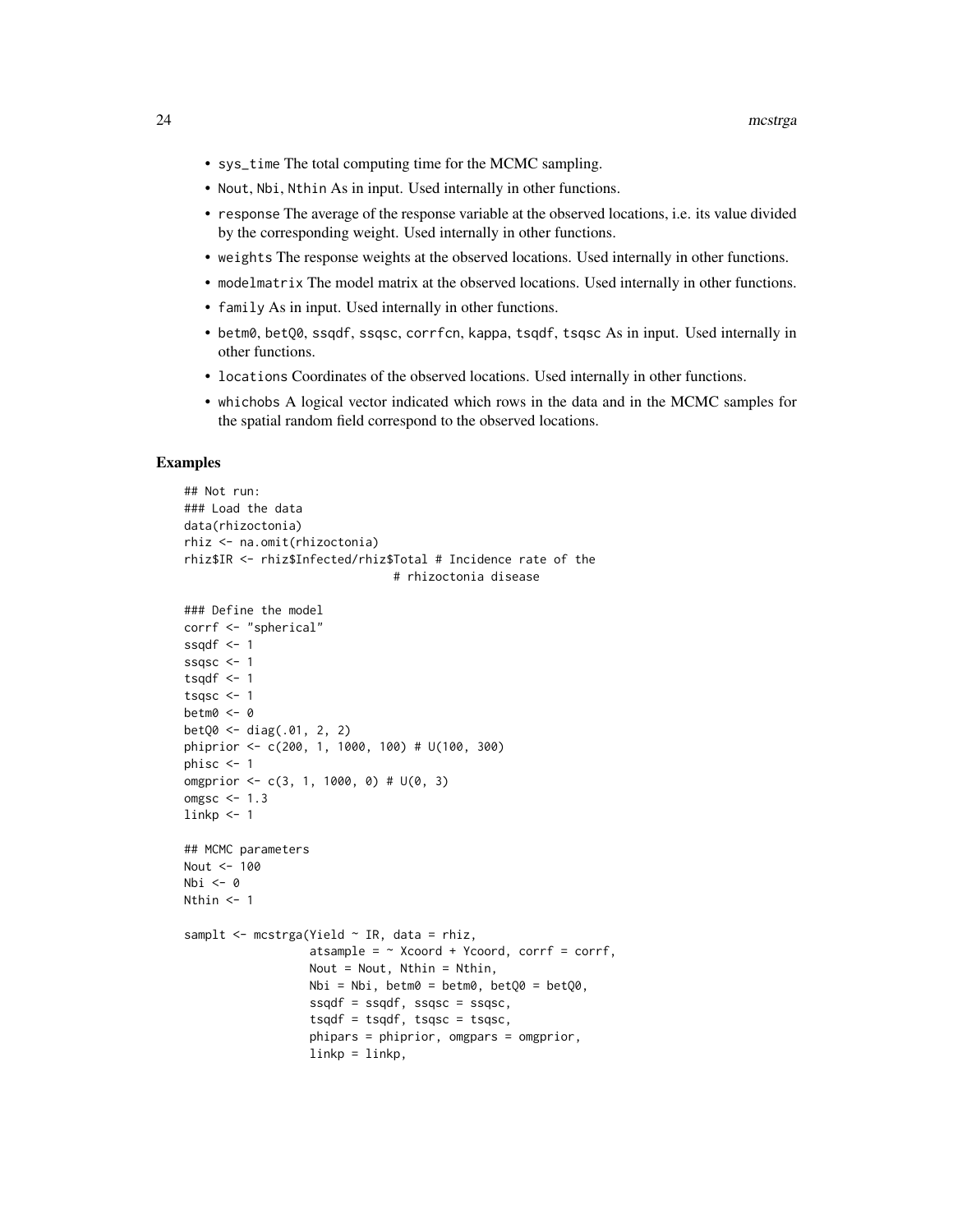## <span id="page-24-0"></span>mkpredgrid2d 25

```
phisc = phisc, omgsc = omgsc, test=10)
sample <- mcstrga(Yield ~ IR, data = rhiz,
                  atsample = \sim Xcoord + Ycoord, corrf = corrf,
                  Nout = Nout, Nthin = Nthin,
                  Nbi = Nbi, betm0 = betm0, betQ0 = betQ0,
                  ssqdf = ssqdf, ssqsc = ssqsc,
                  tsqdf = tsqdf, tsqsc = tsqsc,
                  phipars = phiprior, omgpars = omgprior,
                  linkp = linkp,
                  phisc = phisc, omgsc = omgsc, test=FALSE)
```
## End(Not run)

mkpredgrid2d *Make prediction grid*

## Description

This function creates a grid for prediction.

## Usage

```
mkpredgrid2d(pnts.x, pnts.y, par.x, par.y, isby = FALSE, chull = FALSE,
 exf = 1
```

| pnts.x | x coordinate of the domain. Could also be a two-column matrix containing the<br>x and y coordinates                                                                                                                                        |
|--------|--------------------------------------------------------------------------------------------------------------------------------------------------------------------------------------------------------------------------------------------|
| pnts.y | y coordinate of the domain. Should be omitted or set to NULL if the argument<br>pnts. x is a two-column matrix.                                                                                                                            |
| par.x  | A scalar parameter for the x component of the new grid. This parameter corre-<br>sponds to either the by or the length. out arguments of the function seq. Could<br>also be a vector of two elements containing the parameter for x and y. |
| par.y  | As in par x for the y component of the new grid. Should be omitted or set to<br>NULL if the argument par . x is a two-dimensional vector.                                                                                                  |
| isby   | If TRUE, the arguments par $\cdot$ x and par $\cdot$ y correspond to the by argument of the<br>function seq, otherwise they correspond to length.out.                                                                                      |
| chull  | Whether to calculate the convex hull of the points. Set this to TRUE if pnts.x<br>and pnts. y denote the sampled locations. If they correspond to the borders of<br>the domain, it is recommended to set this to FALSE.                    |
| exf    | An expansion factor of the convex hull of cbind(pnts.x, pnts.y). Must be<br>positive. If larger or smaller than 1, the convex hull is respectively expanded or<br>contracted.                                                              |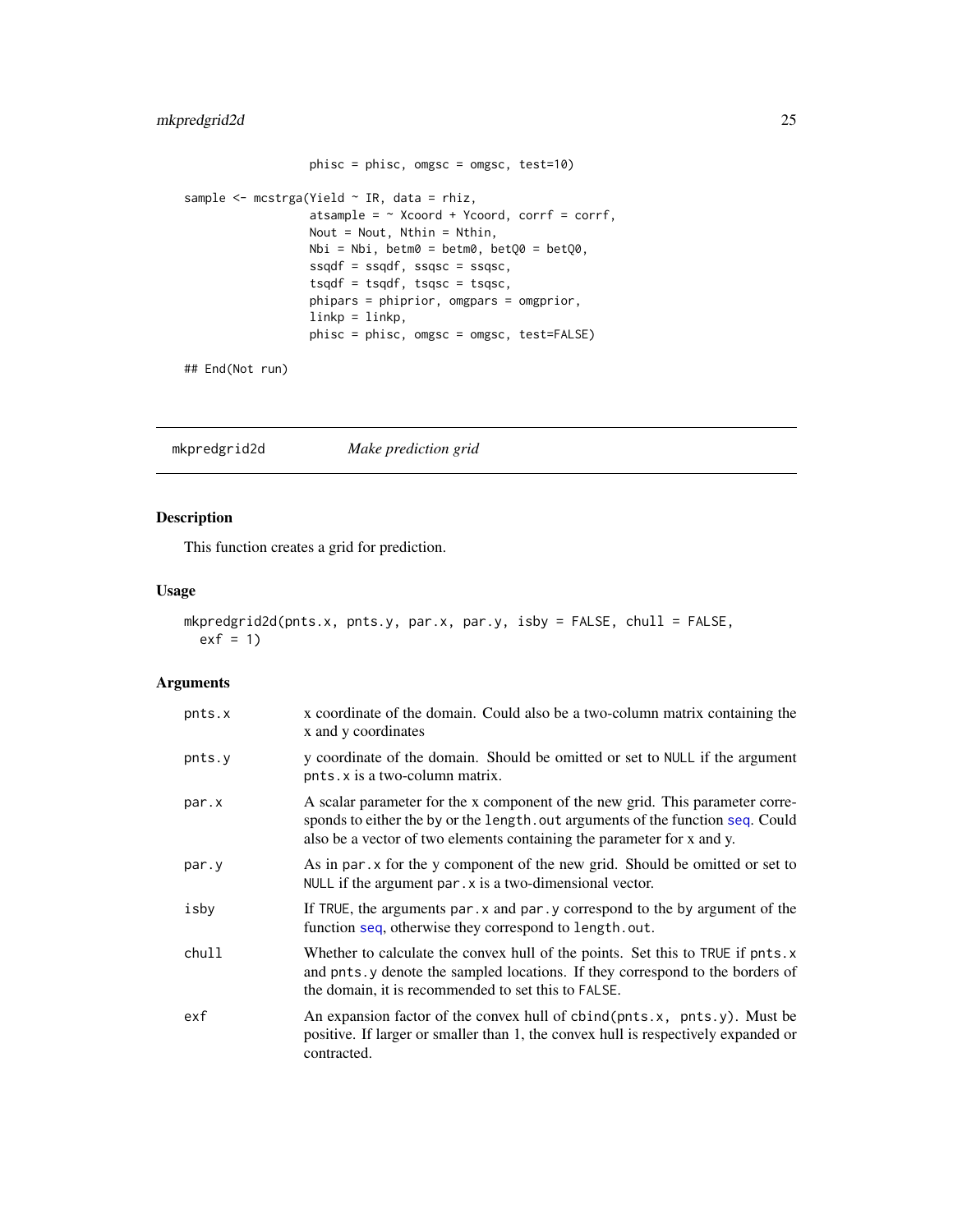## <span id="page-25-0"></span>Details

If chull this function first calculates the convex hull of the points. If exf is not 1 the borders are expanded. Then the function calls [point.in.polygon](#page-0-0) to select points that fall inside the borders.

## Value

A list with components

- grid A two-column matrix with the prediction grid
- xycoord A list with components "x" and "y" containing the sequence of points used to create the grid
- xygrid A matrix with the full square grid derived from xycoord
- borders The (expanded) borders of the domain

#### See Also

[pred\\_grid](#page-0-0)

#### Examples

```
## Not run:
data(rhizoctonia)
predgrid <- mkpredgrid2d(rhizoctonia[c("Xcoord", "Ycoord")],
                        par.x = 100, chull = TRUE, exf = 1.2)
plot(predgrid$borders, type = "l") # Domain for prediction
points(predgrid$grid, pch = 20, cex = .3) # Prediction locations
points(rhizoctonia[c("Xcoord", "Ycoord")]) # Observed locations
```
## End(Not run)

plotbf2 *Plot the estimated Bayes factors*

#### **Description**

This function plots the estimated logarithm Bayes factors from the function [bf2new](#page-3-1).

## Usage

```
plotbf2(bf2obj, pars = c("linkp", "phi", "omg", "kappa"),
 profile = length(pars) > 2, \dots)
```

| bf2obj                  | Output from the function <b>b</b> f 2new.                                           |
|-------------------------|-------------------------------------------------------------------------------------|
| pars                    | A vector with the names of the parameters to plot.                                  |
| profile                 | Whether it should produce a profile plot or a contour plot if the length of pars is |
| $\cdot$ $\cdot$ $\cdot$ | Other input to be passed to either plot or contour.                                 |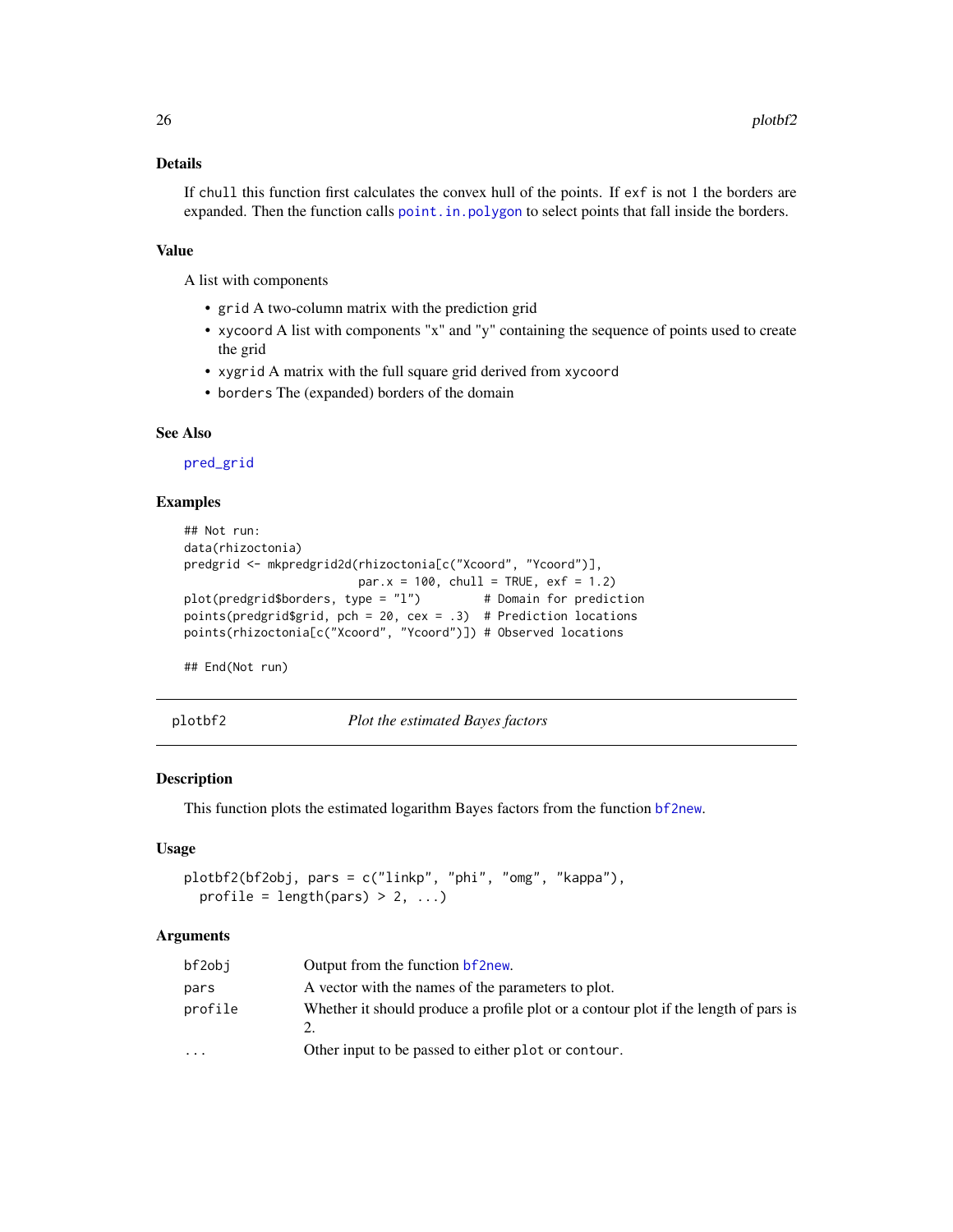#### plotbf2 27

## Details

Depending on whether pars has length 1 or 2, this function creates a line or a contour plot of the estimated Bayes factors. If its length is 3 or 4, then it produces multiple profile plots. In this case the variable is fixed at different values and the maximum Bayes factor corresponding to the fixed value is plotted against that value.

## Value

This function returns nothing.

```
## Not run:
data(rhizoctonia)
### Define the model
corrf <- "spherical"
kappa <- 0
ssqdf \leq -1ssqsc <-1betm0 <- 0
betQ0 <- .01
linkp <- "probit"
### Skeleton points
philist <- c(100, 140, 180)
omglist \leq c(.5, 1)parlist <- expand.grid(phi=philist, linkp=linkp, omg=omglist, kappa = kappa)
### MCMC sizes
Nout <- 100
Nthin <- 1
Nbi \leftarrow 0### Take MCMC samples
runs <- list()
for (i in 1:NROW(parlist)) {
  runs[[i]] <- mcsglmm(Infected ~ 1, 'binomial', rhizoctonia, weights = Total,
                       atsample = \sim Xcoord + Ycoord,
                       Nout = Nout, Nthin = Nthin, Nbi = Nbi,
                       betm0 = betm0, betQ0 = betQ0,
                       ssqdf = ssqdf, ssqsc = ssqsc,
                       phistart = parlist$phi[i], omgstart = parlist$omg[i],
                       linkp = parlist$linkp[i], kappa = parlist$kappa[i],
                       corrfcn = corrf, phisc = 0, omgsc = 0)
}
bf <- bf1skel(runs)
bfall <- bf2new(bf, phi = seq(100, 200, 10), omg = seq(0, 2, .2))
plotbf2(bfall, c("phi", "omg"))
plotbf2(bfall, c("phi", "omg"), profile = TRUE, type = "b", ylab="log(BF)")
## End(Not run)
```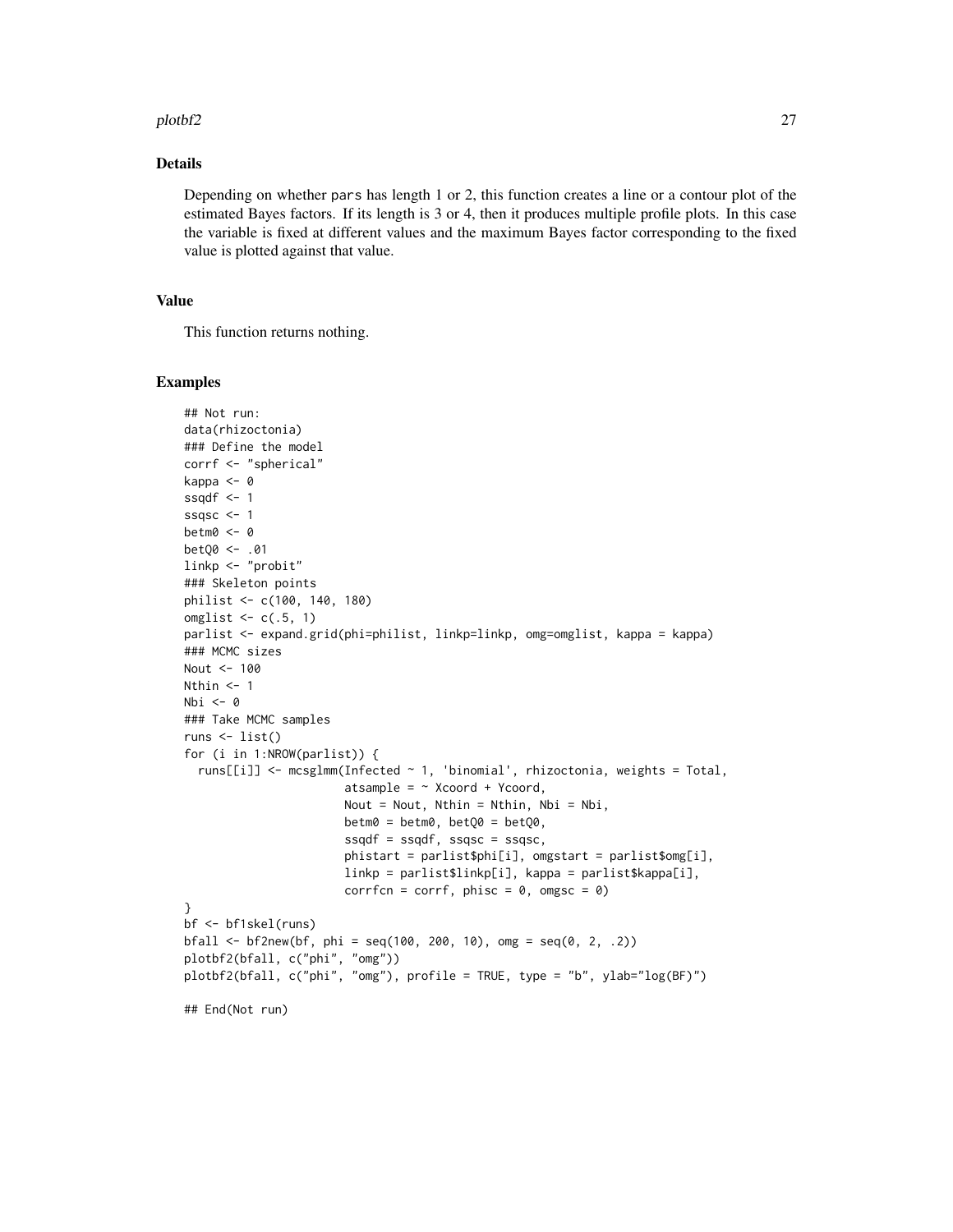<span id="page-27-0"></span>

## Description

Perform the reverse logistic regression estimation

#### Usage

revlogreg(lglk, N)

## Arguments

| lglk | The value of the loglikelihood at different samples and different parameters.<br>This should be entered as a matrix where the rows are the values of the samples<br>and the columns correspond to the parameters. The [i,j] element of the matrix is<br>the value of the loglikelihood at the ith sample when all samples are put together<br>evaluated at the jth parameter value. |
|------|-------------------------------------------------------------------------------------------------------------------------------------------------------------------------------------------------------------------------------------------------------------------------------------------------------------------------------------------------------------------------------------|
| Ν    | A vector of length ncol(lglk) or a scalar corresponding to the sample sizes from<br>each model. Must sum(N) == $nrow(lglk)$ . The first N[1] samples come from<br>model corresponding to the first set of parameters, then $(N[1]+1):N[2]$ are from<br>the model corresponding to the second set of parameters, and so on.                                                          |

#### Details

Estimation is done by maximising the reverse logistic log likelihood.

#### Value

A vector containing the reverse logistic regression estimates of the logarithm of the Bayes factors. The first set of parameters is taken as the reference model so its estimate is always 0.

rhizoctonia *Rhizoctonia root rot infections*

## Description

Rhizoctonia root rot infections.

## Usage

data(rhizoctonia)

## Format

A data frame with 100 rows and 5 variables.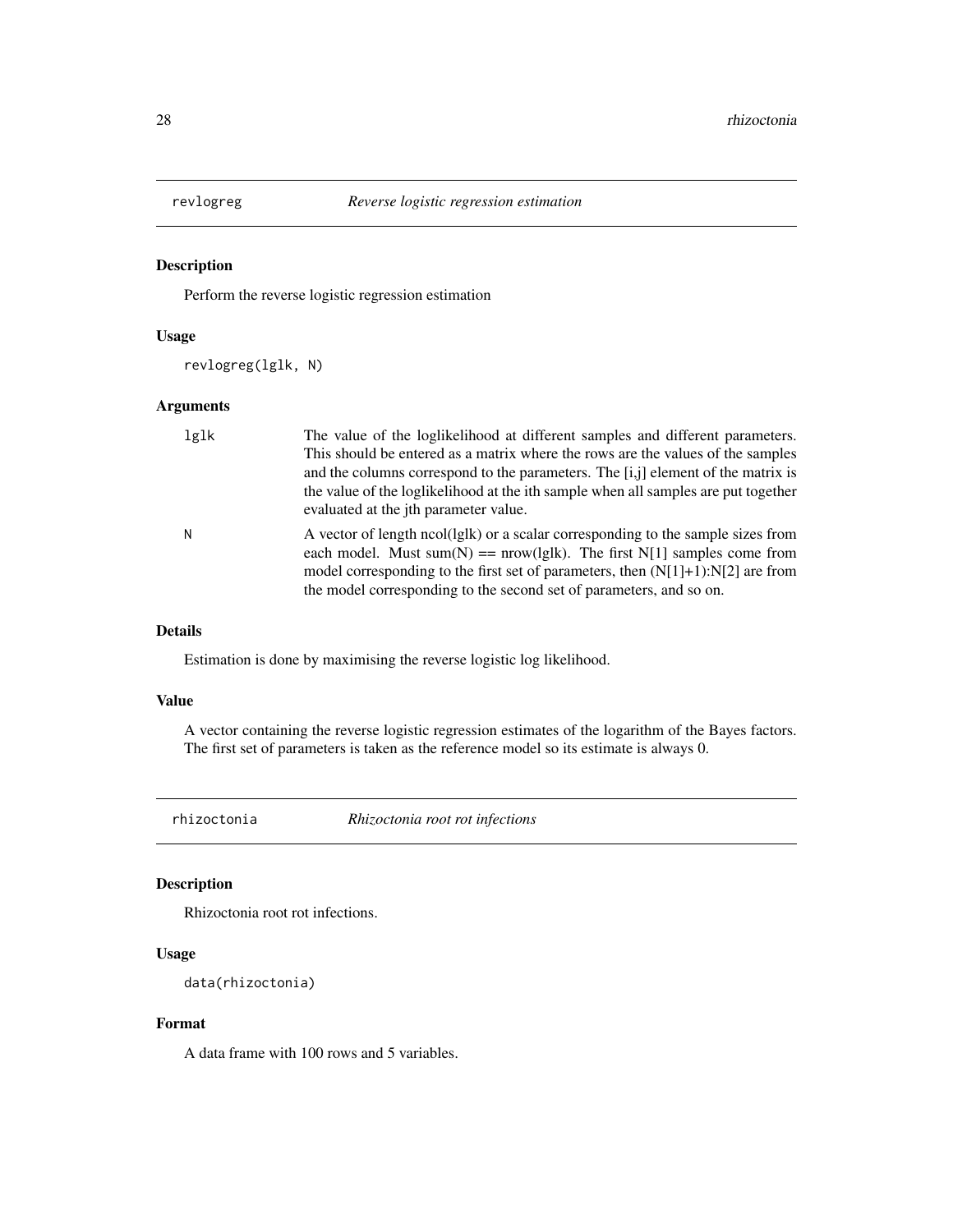#### <span id="page-28-0"></span>rsglmm 29

#### Details

A dataset containing the number of infected roots and the sample coordinate. The data were collected by Dr Jim Cook at Washington State University.

- Xcoord Longitude of the sampling location.
- Ycoord Latitude of the sampling location.
- Total Total number of roots sampled at that location.
- Infected Number of infected roots found at that location.
- Yield Barley yield at that location. These data were obtained by hand-harvesting a 4-squaremeter area in the sampling location. One observation is missing.

## Note

We acknowledge Hao Zhang for providing these data.

#### Source

<www.biometrics.tibs.org/datasets/010434.txt>

#### References

Zhang, H. (2002). On estimation and prediction for spatial generalized linear mixed models. *Biometrics*, 58(1), 129-136.

rsglmm *Simulation from a spatial model*

#### Description

Simulate from a variety of spatial models.

#### Usage

```
rsglmm(n, formula, family = "gaussian", data, weights, subset, atsample, beta,
  linkp, phi, omg, kappa, ssq, corrfcn = "matern", longlat = FALSE,
  dispersion = 1, returnGRF = FALSE, warndisp = TRUE)
rstrga(n, formula, data, weights, subset, atsample, beta, linkp, phi, omg,
  kappa, ssq, corrfcn = "matern", longlat = FALSE, dispersion = 1,
  returnGRF = FALSE)
rsgrf(n, formula, data, subset, atsample, beta, phi, omg, kappa, ssq,
```

```
corrfcn = "matern", longlat = FALSE)
```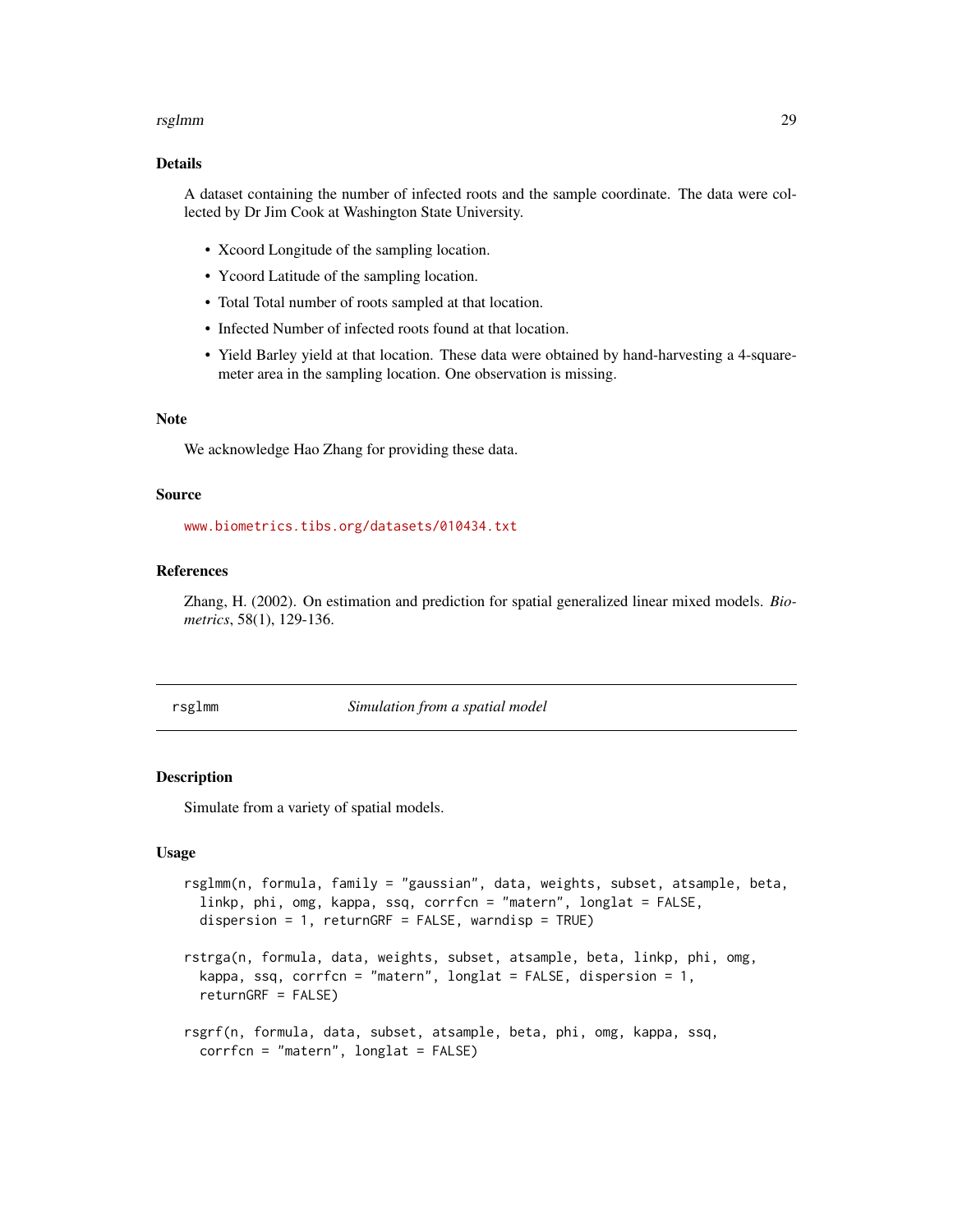## <span id="page-29-0"></span>Arguments

| n          | The number of instances to simulate                                                                                                                                                                                                                                     |
|------------|-------------------------------------------------------------------------------------------------------------------------------------------------------------------------------------------------------------------------------------------------------------------------|
| formula    | A representation of the model in the form response $\sim$ terms. The LHS can<br>be omitted. If the LHS exists, it can be of the form $y$ , $y   z$ , or sums of terms at<br>either side of the   to specify the names of the variables to include in the data<br>frame. |
| family     | The distribution of the data to simulate from.                                                                                                                                                                                                                          |
| data       | An optional data frame containing the variables in the model.                                                                                                                                                                                                           |
| weights    | An optional vector of weights. Number of replicated samples for Gaussian and<br>gamma, number of trials for binomial, time length for Poisson.                                                                                                                          |
| subset     | An optional set of indices. Simulations will be provided for those locations only.                                                                                                                                                                                      |
| atsample   | A formula of the form $\sim$ Xcoord + Ycoord specifying the sampled locations.                                                                                                                                                                                          |
| beta       | A vector of the regressor coefficents to use.                                                                                                                                                                                                                           |
| linkp      | The link function parameter.                                                                                                                                                                                                                                            |
| phi        | The spatial range parameter.                                                                                                                                                                                                                                            |
| omg        | The relative nugget parameter.                                                                                                                                                                                                                                          |
| kappa      | The spatial smoothness parameter.                                                                                                                                                                                                                                       |
| ssq        | The partial sill parameter.                                                                                                                                                                                                                                             |
| corrfcn    | The correlation function to use.                                                                                                                                                                                                                                        |
| longlat    | How to compute the distance between locations. If FALSE, Euclidean distance,<br>if TRUE Great Circle distance. See spDists.                                                                                                                                             |
| dispersion | The fixed dispersion parameter. When this is not 1 and the sample is from a<br>binomial or a Poisson distribution, an approximate sample is returned.                                                                                                                   |
| returnGRF  | Whether to return the simulate Gaussian random field as well.                                                                                                                                                                                                           |
| warndisp   | Whether to warn when sampling from a quasi distribution. This is the case for<br>binomial and Poisson when the dispersion is not one.                                                                                                                                   |

## Details

The spatial Gaussian random field is simulated using the Cholesky decomposition of the covariance matrix.

The sample from a quasi distribution uses a hack which matches the mean and the variance of the distribution. See the source code for details.

#### Value

A data frame containing the predictors, sampling locations, optional weights, and samples.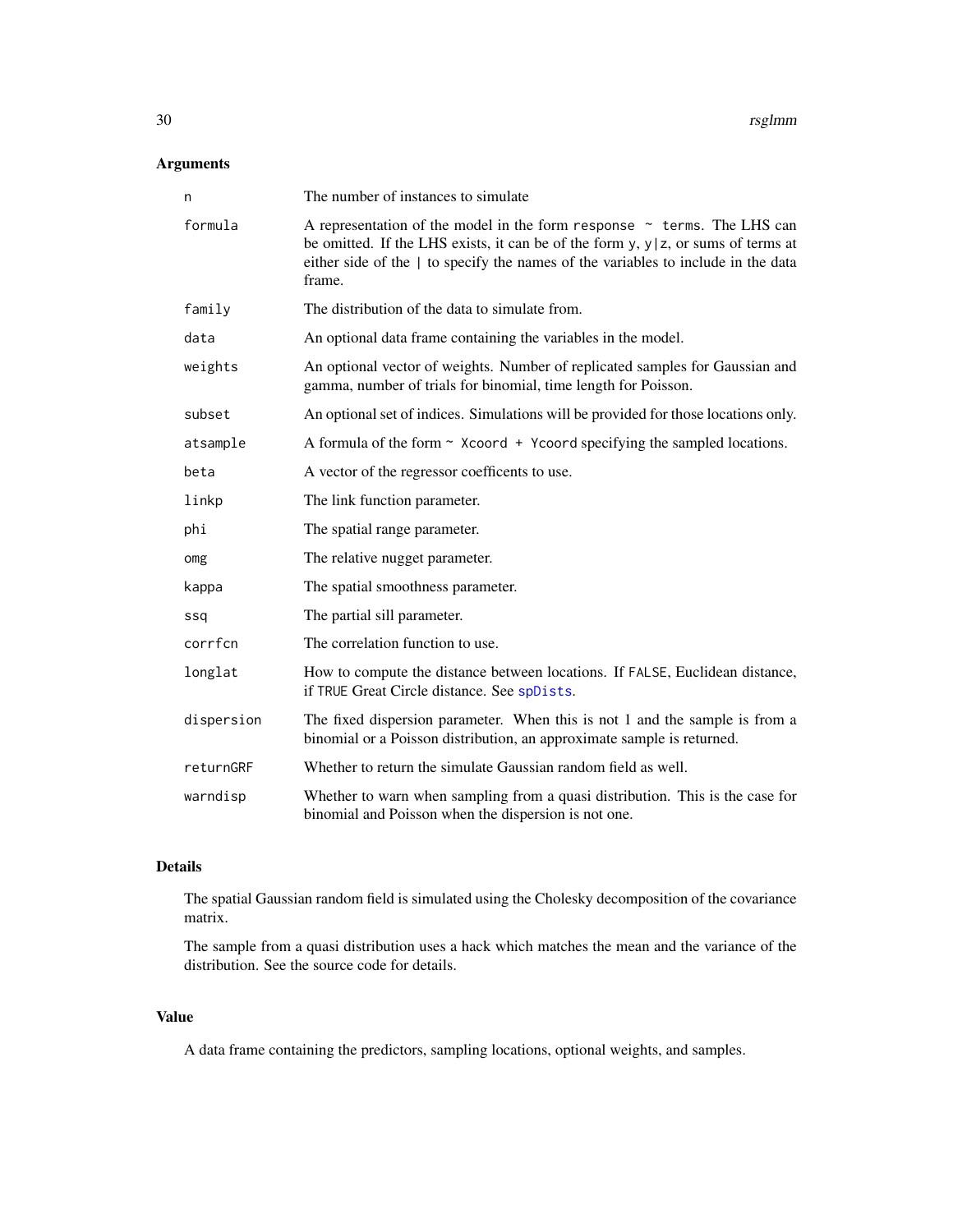#### <span id="page-30-0"></span>sploglik 31

#### Examples

```
## Not run:
n <- 100
beta <-c(-2, 1)phi <- .2
\text{omg} \leq -2.3linkp \leftarrow 0ssq <-11 \le rep(10, n)
corrf <- "matern"
kappa \leq -0.5family <- "poisson"
Xcoord <- runif(n)
Ycoord <- runif(n)
f <- Xcoord + Ycoord
formula \langle -y|z \rangle f
mydata \leq rsglmm(1, formula, family, weights = 1,
                  atsample = \sim Xcoord + Ycoord, beta = beta, linkp = linkp,
                  phi = phi, omg = omg, kappa = kappa, ssq = ssq,
                  corrfcn = corrf, returnGRF = TRUE)
```
## End(Not run)

sploglik *Spatial log likelihood*

#### Description

Spatial joint log likelihood

## Usage

```
sploglik(pargrid, runs, transf = c("no", "mu", "wo"))
```
#### Arguments

| pargrid | A data frame with components "linkp", "phi", "omg", "kappa". Each row gives<br>a combination of the parameters to compute the log-likelihood.                                                                                                                                         |
|---------|---------------------------------------------------------------------------------------------------------------------------------------------------------------------------------------------------------------------------------------------------------------------------------------|
| runs    | A list with outputs from the function mcsglmm or mcstrga.                                                                                                                                                                                                                             |
| transf  | Whether to use a transformed sample for the computations. If "no" or FALSE,<br>it doesn't. If "mu" or TRUE, it uses the samples for the mean. If "wo" it uses an<br>alternative transformation. The latter can be used only for the families indicated<br>by .geoBayes_models\$haswo. |

## Details

Computes the joint log likelihood log f(y,z|parameters) or log f(y,mu|parameters) for each (y,z) or (y,mu) in runs and for parameters in pargrid up to a constant which does not depend on the parameters.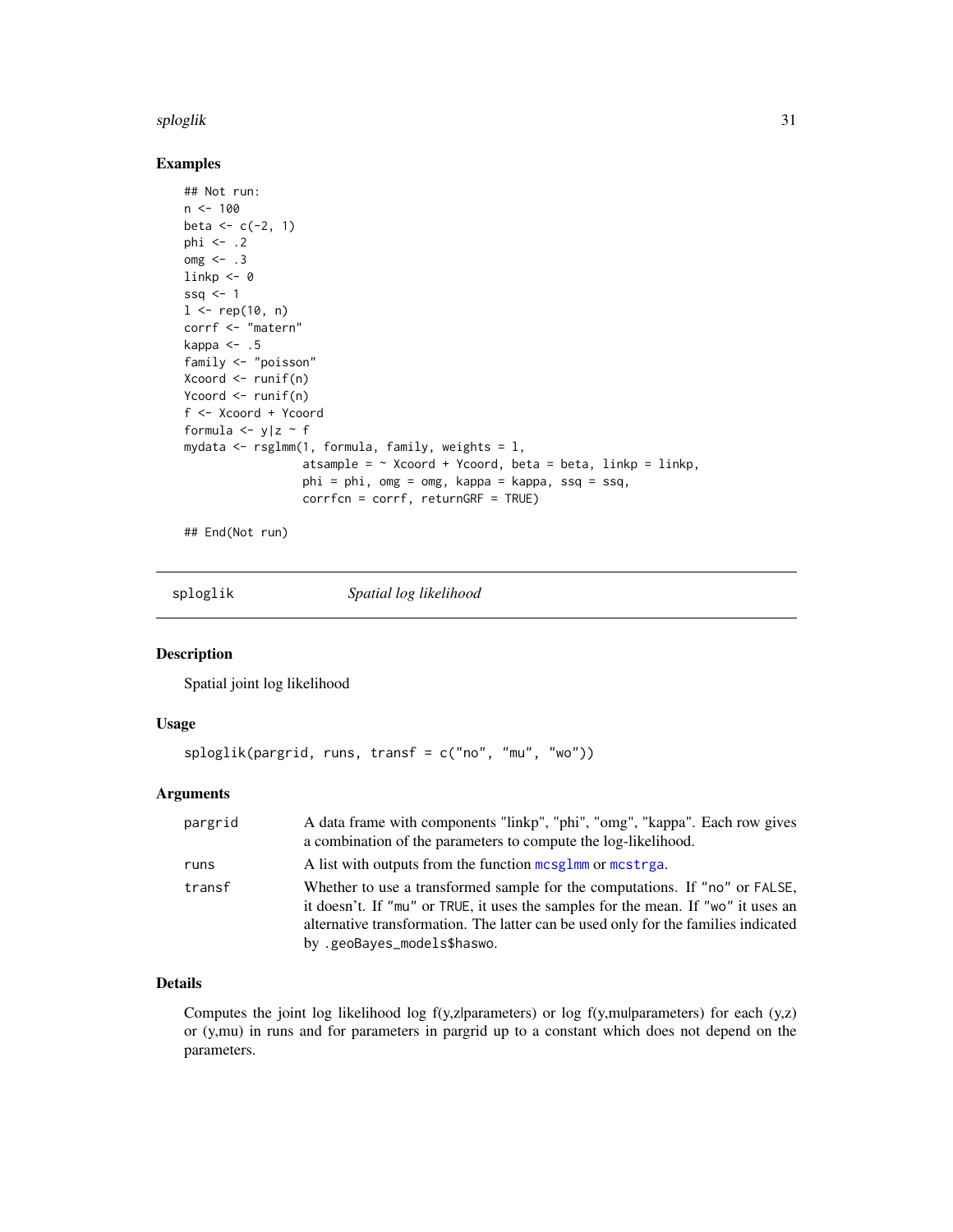## Value

A matrix with number of rows the total number of samples in runs and number of columns the number of rows in pargrid. The [i,j] element of the matrix is the value of the loglikelihood at the ith sample when all samples in runs are put together evaluated at the jth parameter value.

## <span id="page-31-1"></span>stackdata *Combine* data.frame*s*

## **Description**

Combine data.frames

#### Usage

```
stackdata(..., fillwith = NA, keepclass = FALSE)
```
#### Arguments

| $\cdots$  | data. frames or objects that can be coerced to data. frames                                                                                         |
|-----------|-----------------------------------------------------------------------------------------------------------------------------------------------------|
| fillwith  | Which value to use for missing variables. This could be a scalar, a named vector,<br>or a named list with one value in each component; see Details. |
| keepclass | Whether to preserve the class of each variable. The elements in fillwith are<br>coerced to the corresponding variable's class.                      |

## Details

This function combines data.frames by filling in missing variables. This is useful for combining data from sampled locations with prediction locations.

If fillwith is a named object, its names must correspond to the names of variables in the data frames. If a variable is missing, then it is filled with the corresponding value in fillwith. fillwith can contain only one unnamed component which corresponds to the default filling.

#### Value

A stacked data.frame.

```
## Not run:
d1 <- data.frame(w = 1:3, z = 4:6 + 0.1)
d2 <- data.frame(w = 3:7, x = 1:5, y = 6:10)
(d12a <- stackdata(d1, d2))
lapply(d12a, class)
(d12b \leq -\text{stackdata}(d1, d2, \text{fillwith} = c(x = NA, y = 0, z = -99)))lapply(d12b, class)
(d12c <- stackdata(d1, d2, fillwith = c(x = NA, y = 0, z = -99),
                    keepclass = TRUE))
```
<span id="page-31-0"></span>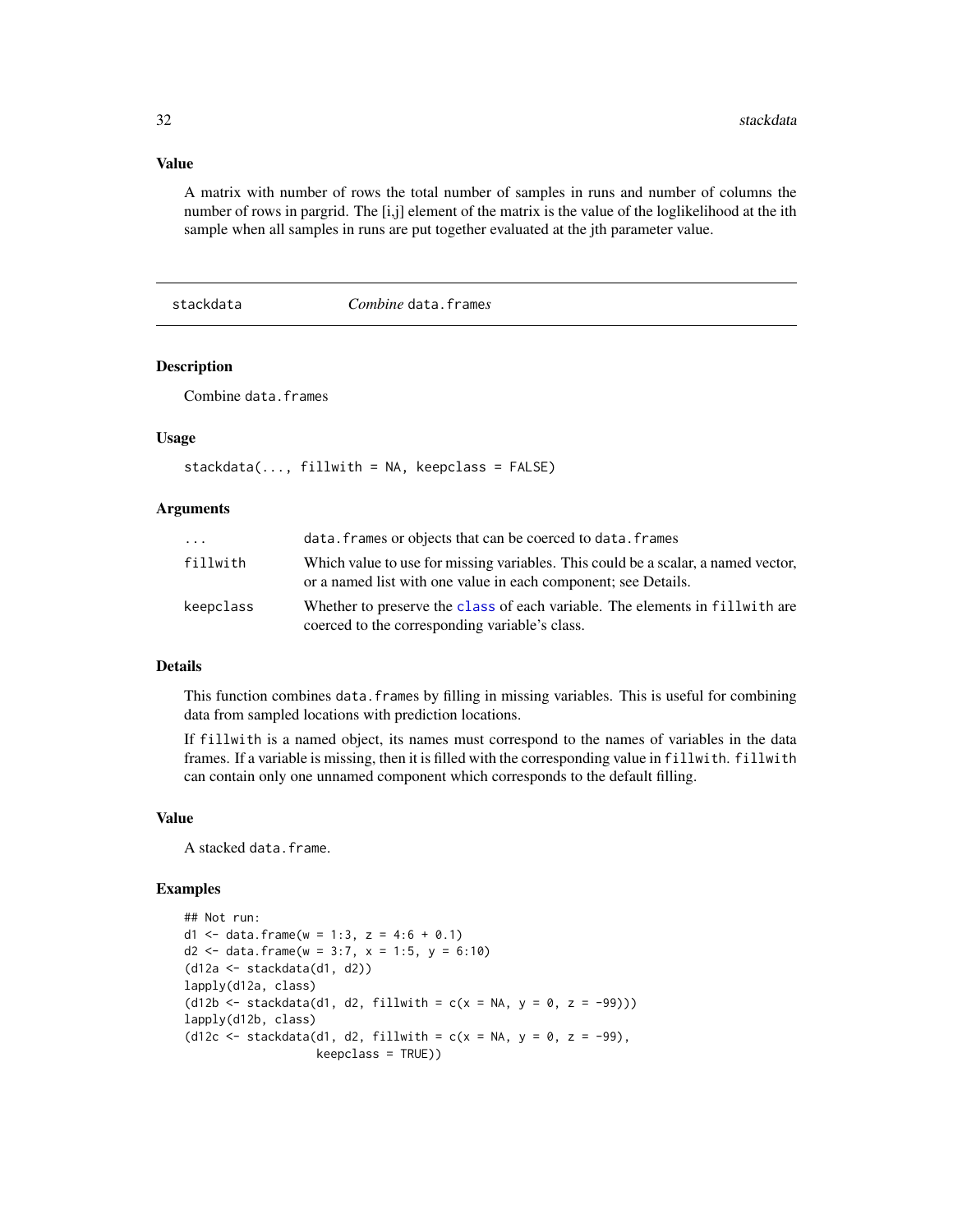## <span id="page-32-0"></span>subset.geomcmc 33

```
lapply(d12c, class)
(d12d \leftarrow \text{stackdata}(d1, d2, \text{fillwith} = c(x = NA, 0)))data(rhizoctonia)
predgrid <- mkpredgrid2d(rhizoctonia[c("Xcoord", "Ycoord")],
                           par.x = 100, chull = TRUE, exf = 1.2)
rhizdata <- stackdata(rhizoctonia, predgrid$grid)
## End(Not run)
```
subset.geomcmc *Subset MCMC chain*

## Description

Return subset of MCMC chain.

## Usage

## S3 method for class 'geomcmc' subset(x, subset, ...)

#### Arguments

|                         | Output from the functions mesglmm or mestrga.            |
|-------------------------|----------------------------------------------------------|
| subset                  | Logical or integer vector.                               |
| $\cdot$ $\cdot$ $\cdot$ | Further arguments to be passed to or from other methods. |

## Value

A similar object as x with the subsetted chain.

transfsample *Compute transformed sample*

## Description

Compute transformed sample.

## Usage

```
transfsample(runs, model, transf = c("no", "mu", "wo"))
```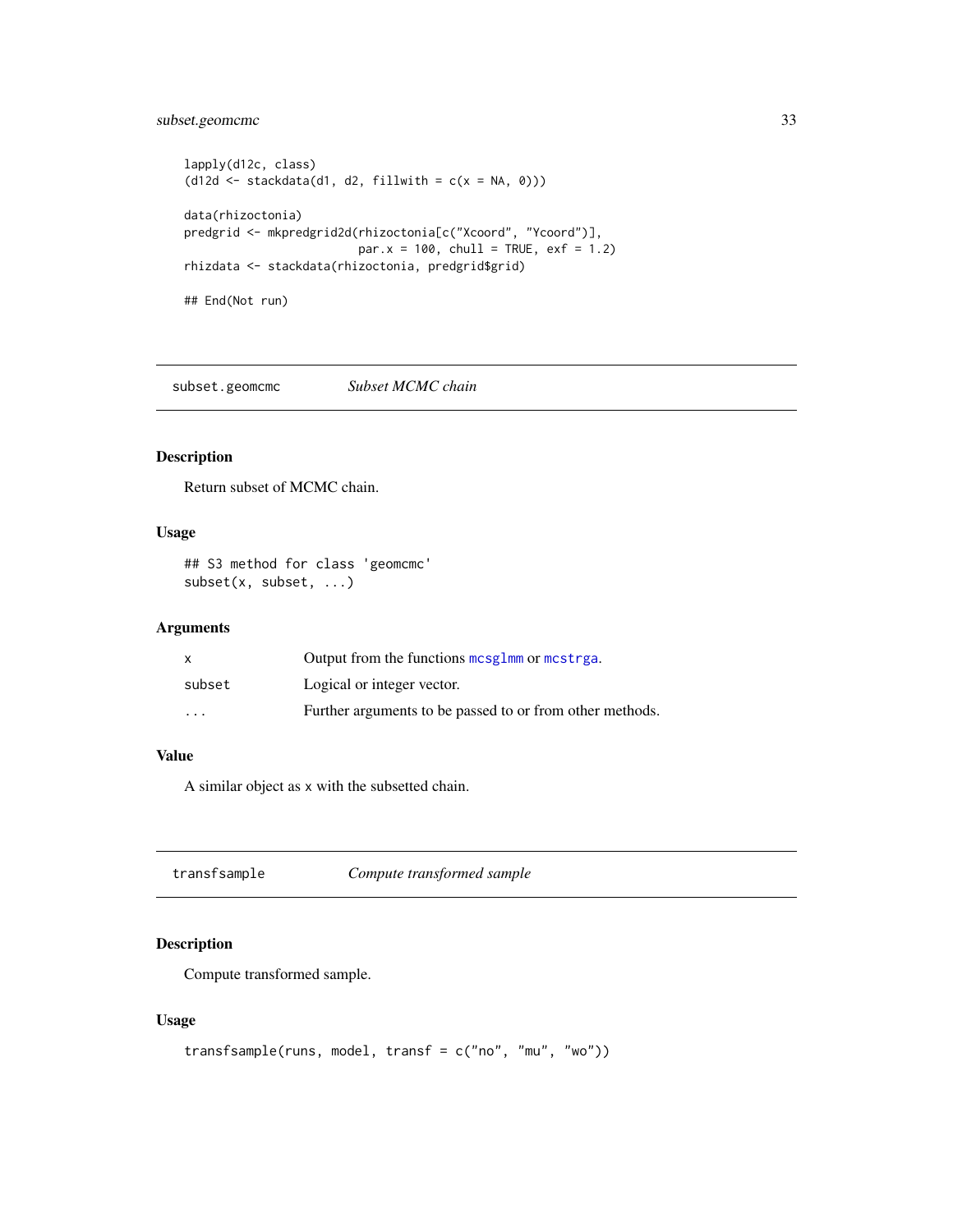## Arguments

| runs   | A list of lists with elements z, mu, nu, whichobs which gives the samples and<br>link parameter. |
|--------|--------------------------------------------------------------------------------------------------|
| model  | A list with elements response and family.                                                        |
| transf | The type of transformation to use.                                                               |

## Details

Computes the transformed sample according to transf.

## Value

A list with elements sample, transf, itr, ifam.